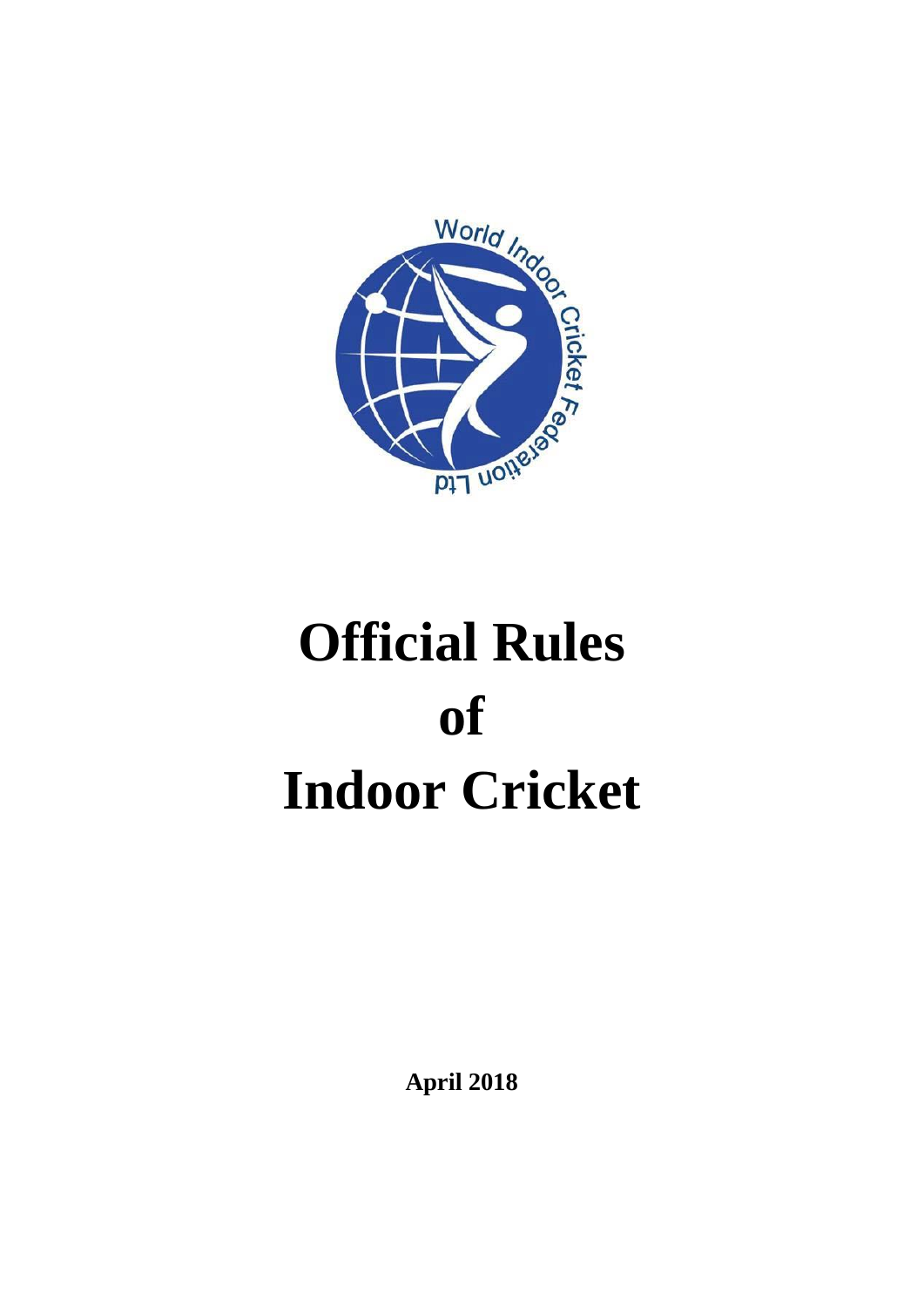**Cricket Australia are the custodians of the 'Official Rules of Indoor Cricket'** (the *Rules*)**. The Rules will be reviewed from time to time by the World Indoor Cricket Federation (***WICF***) in conjunction with Cricket Australia. No amendments must be made to the Rules without the prior written approval of both Cricket Australia and the WICF.**

Official Rules of Indoor Cricket developed by David Shepley.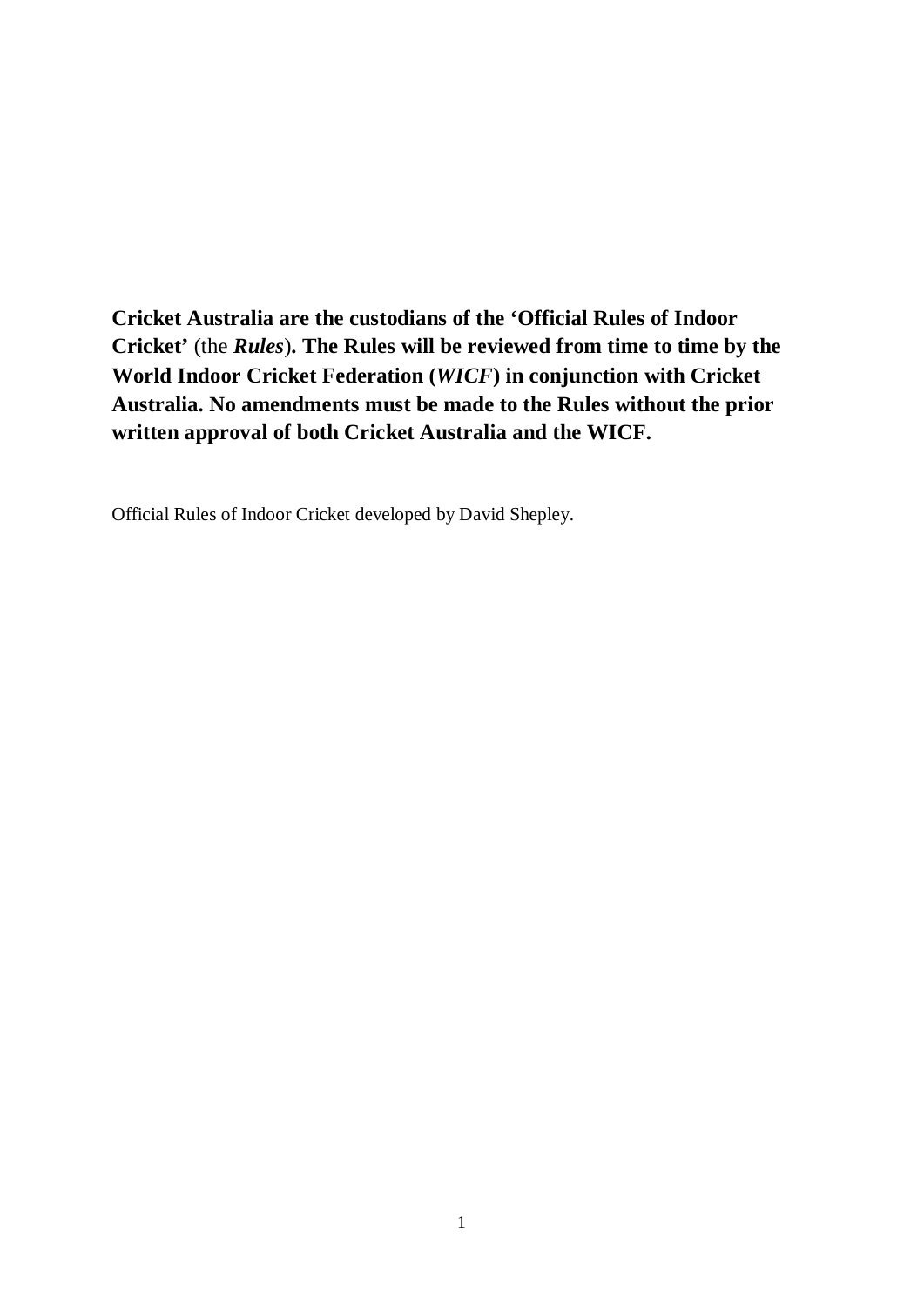# **TABLE OF CONTENTS**

| 1. |  |  |
|----|--|--|
| 2. |  |  |
|    |  |  |
| 1. |  |  |
| 2. |  |  |
| 3. |  |  |
|    |  |  |
|    |  |  |
| 1. |  |  |
| 2. |  |  |
| 3. |  |  |
| 4. |  |  |
|    |  |  |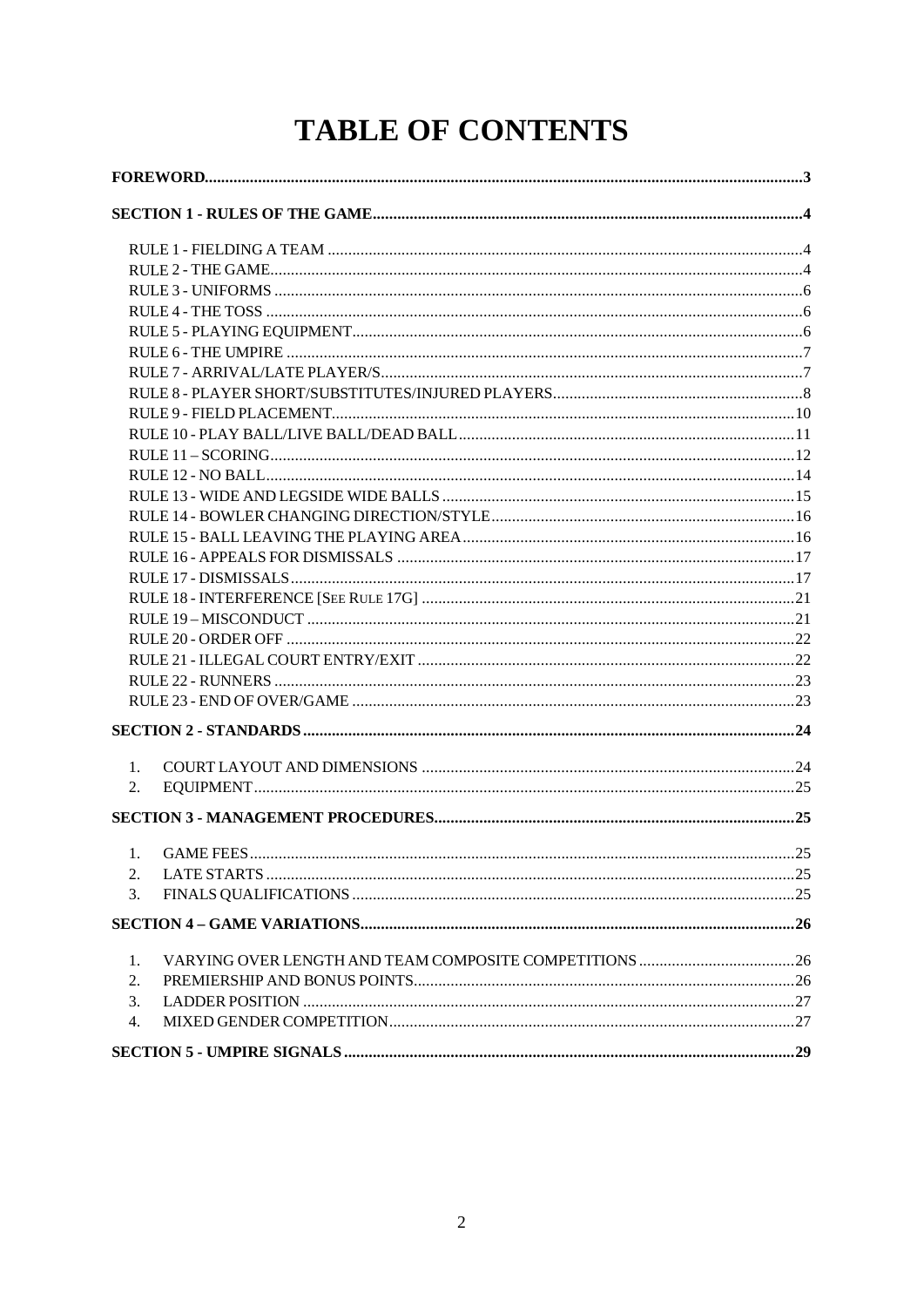# <span id="page-3-0"></span>**FOREWORD**

#### Dear Player,

This book contains the Official Rules of the sport of Indoor Cricket, as endorsed by the World Indoor Cricket Federation, the international recognised governing body for the sport.

Indoor Cricket has its origins in Western Australia in the late 1970's. Over the years, the game has spread to many countries across the world and a number of improvements to the rules have been made to make the game more exciting.

Indoor Cricket offers you many opportunities to develop your cricket skills and be part of a great social environment at your local Indoor Cricket centre. There are also many levels of competition ranging from regional, national and international tournaments at open, junior and master's levels.

Whatever your skill level and motivation, you'll find every match to be enjoyable and challenging. Please take a few moments to look through this book and keep it handy as you enjoy the game. As with most sports, the rules are quite simple. Although sometimes a situation requires expert interpretation - and your match umpire is trained to adjudicate the rules of the game with absolute impartiality.

The most important thing to remember is that you are playing a great game, and the staff at your Indoor Cricket centre want to see you enjoy yourself.

All the best in your Indoor Cricket career and may you and your team enjoy the success your best efforts deserve.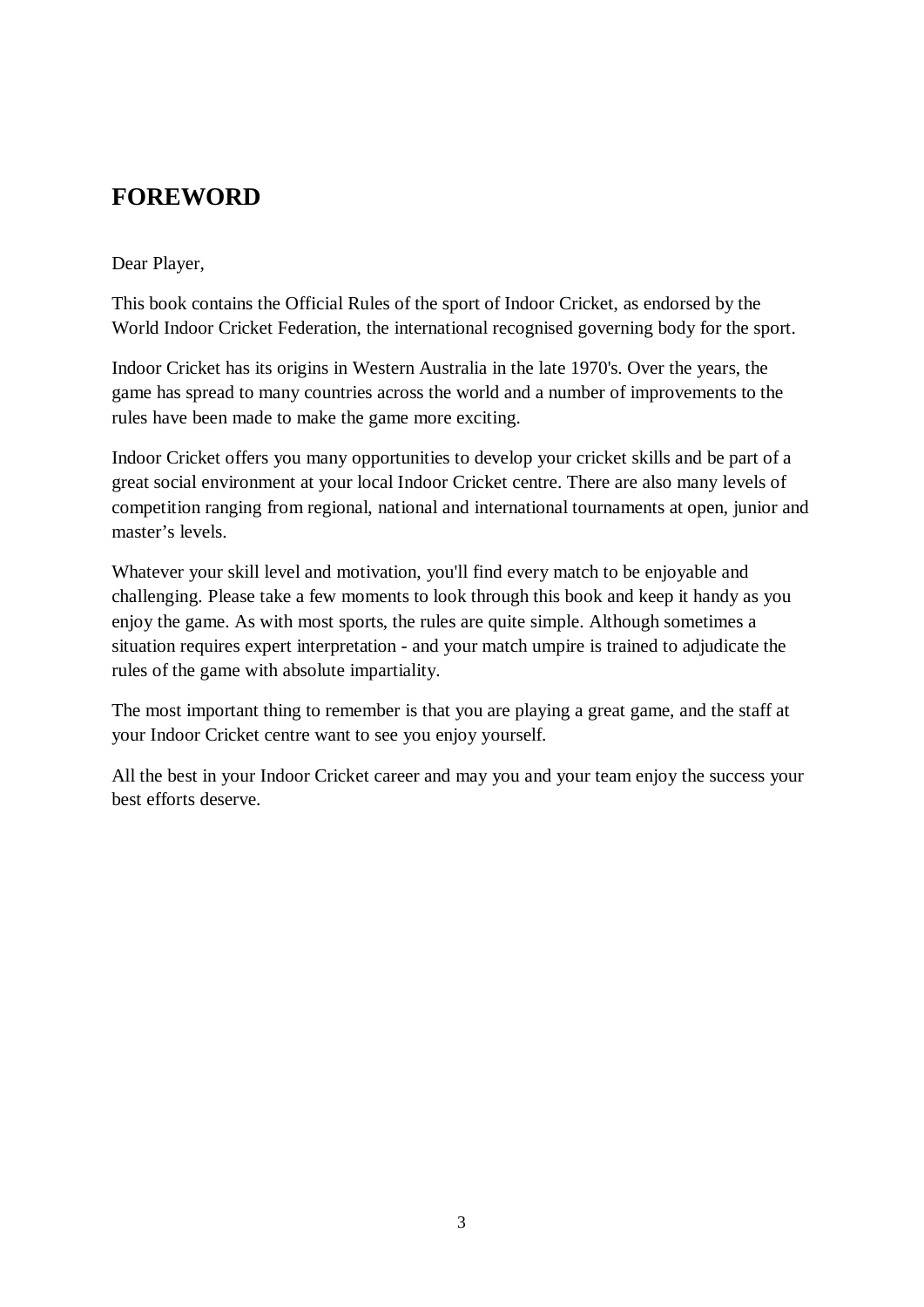# <span id="page-4-0"></span>**SECTION 1 - RULES OF THE GAME**

#### <span id="page-4-1"></span>**RULE 1 - FIELDING A TEAM**

- A. A game is played between two teams, each with a maximum of 8 players
- B. No team can play with less than 6 players
- C. A scheduled game must proceed if a minimum of 6 players for each team are present.
- D. To take part in a match, a player must be able to bat and bowl, except in the case of the Substitutes Rule. [See Rule 8]
- E. A team must nominate a captain for each game. A key role of the captain is to encourage their team to display a high level of fair play and sportsmanship.

#### <span id="page-4-2"></span>**RULE 2 - THE GAME**

- A. The game consists of 1 batting and 1 bowling innings per team.
- B. Each innings consists of 16 overs. For simplicity in these rules, all references will be to 6 ball overs.
- C. The run deduction for a dismissal will be 5 runs, and other penalties (such as misconduct or uniform penalties) will be 5 runs or multiples of 5 runs.
- D. Each player must bowl 2 overs except in the case of the Player Short/ Substitutes/ Injured Players Rule. [See Rule 8]
- E. Prior to the start of each over, the umpire must be advised of the bowler's name for the game to start/resume.
- F. A bowler must not bowl 2 consecutive overs. The fielding team will be penalised 5 runs for each over offended.
- G. A delivery commences from the moment a bowler (with the ball in their hand) starts their run up and continues until the same time of the next delivery.
- H. A batting innings is divided into 4 sections. Each section consists of 4 overs.
- I. The batting team bat in pairs with each pair batting for 4 overs.
- J. Upon arrival at the batting crease, the batters must inform the umpire of their respective names for the game to start/resume.
- K. Batters continue batting for the entire 4 overs, whether they are dismissed or not. When a batter is dismissed, 5 runs are deducted from their team's score
- L. Batters must change ends at the completion of each over.
- M. No batter may bat more than once, except in the case of the Player Short/ Substitutes/ Injured Players Rule. [See Rule 8]
- N. A team is not allowed to declare an innings closed.
- O. The team compiling the higher number of runs will be the winner.
- P. The Skins Scoring System (Skins) is the principal game format played. Skins provides additional levels of strategy and interest to all matches regardless of
	- the total team score. The following rules apply when using the Skins format:
	- i. Win and Skin Points
		- a. A total of 7 points are allocated to each game.
		- b. The winning team receives 3 points, both teams receives 1.5 points for a tie and the team that loses receives 0 points.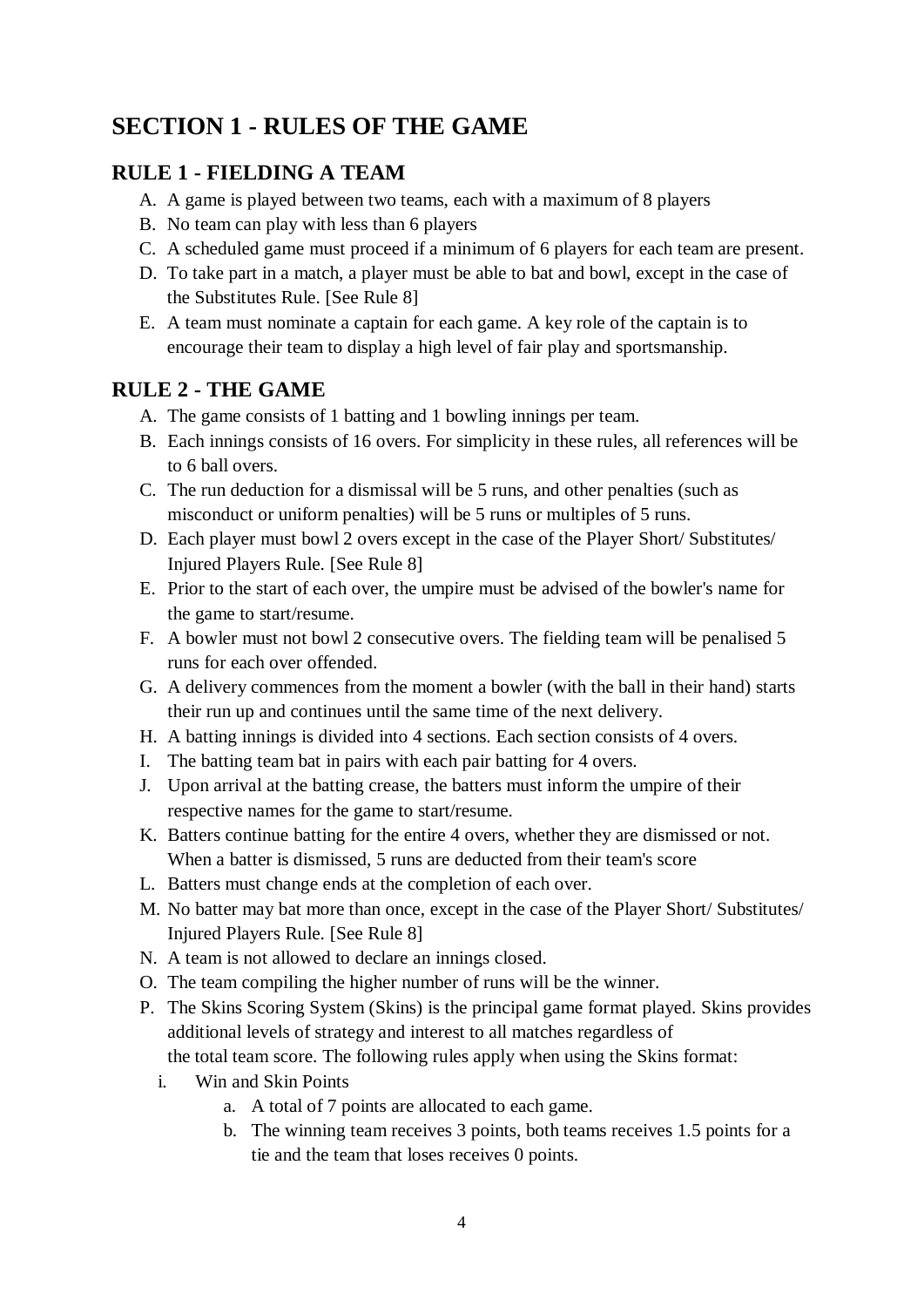- c. The corresponding batting pairs in each team (that is: partnership 1v1; 2v2; 3v3; 4v4) will compete for an additional point (known as a "Skins" point) which will be given to the pair making the highest partnership. One Skins point is available offered for each corresponding pair, making a total of 4 skins points per game. A tied batting pair will jackpot the skins point forward to the next pair or backwards in the case of the last pair.
- ii. No Balls, Wides and Legside Deliveries All Wides, Legsides and No Balls bowled in the final over of each batting partnership will be re-bowled at the batter's discretion. This is irrespective of whether runs are scored from the delivery or a dismissal occurs.

#### iii. Misconduct

Any misconduct and uniform penalties will be applied in the following way:

a. Individual Penalty

When batting: to be applied against the offending player's batting partnership.

When fielding, or not on the court batting: to be applied against the offending player's batting partnership.

b. Team Penalty

Any team penalties (such as a time penalty) will be applied against the partnership of the offending team's captain.

#### iv. Ladder Position

The Ladder position for skins competitions will be determined by the following criteria:

- a. Highest Total Points (Wins and Skins)
- b. Highest number of Outright Wins (if equal on total points)
- c. Highest number of Skins Points (if equal on total points and outright wins)
- d. Highest Percentage (if equal on all the above) Note: A draw or tie counts as half a win.
- v. Ineligible Player/Forfeit/Team withdrawing from Competition: Points for Non-Offending Team

The non-offending team will be awarded a win (3 points) plus the average skins points scored against the offending team to that point of the competition. (Calculated to the nearest whole number.)

- vi. Tied Finals:
	- a. Minor Finals**:** If a Minor Final is tied at the completion of 16 overs for each side, the game will be awarded to the team who finished highest on the ladder in the preliminary matches.
	- b. Grand Finals**:** A mini game of 8 overs each will be played. The team with the highest score will win. If the scores are tied, the team who wins the highest number of skins will be declared the winner. If the skins are also tied, the game will be awarded to the team who finished highest on the ladder in the preliminary matches.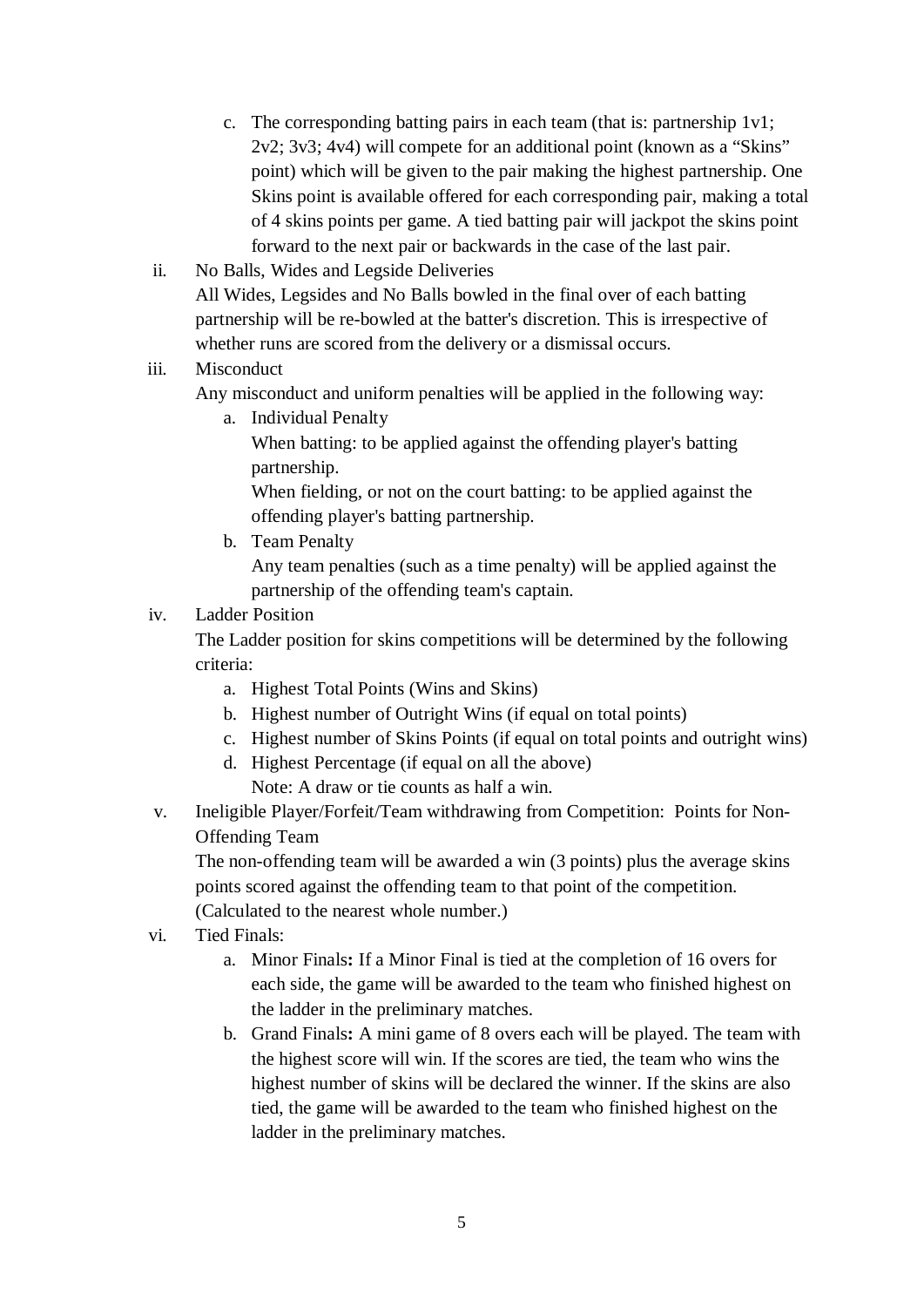#### <span id="page-6-0"></span>**RULE 3 - UNIFORMS**

- A. Players must be dressed as follows:
	- Tops**:** Matching colour shirts (leisure shirt or T-shirt). Teams may combine shirt styles, but colours and logos must still be matching.
	- Pants**:** Males long or short sports pants. Females long or short sports pants, or sports skirts.
	- Footwear**:** Rubber soled sports shoes that will not mark the court surface.
- B. Players are not permitted to play in jeans, socks, leather-soled shoes or barefoot.
- C. A penalty of 5 runs will be deducted from a team's batting score for every unacceptable item of apparel. The team batting first will have any uniform penalties deducted at the start of the offending player's partnership. The team batting second may have uniform penalties deducted at the commencement of the second innings. Umpires are not to "cancel out" the uniform penalties of one team against another.
- D. The maximum team penalty for incorrect uniforms in any match will be 10 runs.
- E. Captains may not appeal for uniform penalties after the commencement of the second over of the second innings.
- F. The umpire will be the initial judge of the correctness of a uniform. However, in the event of a dispute, particularly about colour, the duty manager will have the final decision.

#### <span id="page-6-1"></span>**RULE 4 - THE TOSS**

- A. The umpire or duty manager will toss a coin or token to determine the order of the innings. The umpire or duty manager will advise which team is to call.
- B. Teams may negotiate the order of innings prior to the toss with the consent of the umpire or duty manager.

#### <span id="page-6-2"></span>**RULE 5 - PLAYING EQUIPMENT**

- A. Bats: Must be made of wood with dimensions no larger than 96.5 cm in length and 10.8 cm in width and have a suitable bat grip. If an umpire is not satisfied with the suitability of a bat or bat grip, they should not allow it to be used. Note: Bat grips must be of a non-slip material and in good order.
- B. Batting Gloves: A batting glove (which completely covers the hand from the wrist) must be worn on each hand by both batters. If an umpire notices a batter is not wearing two suitable gloves, play must not continue until 2 gloves are worn.
- C. Wicket Keeping Gloves: The wicket keeper has the option to wear 0, 1 or 2 suitable gloves. The gloves may be wicket keeping or batting gloves, or a combination of both. No other style of gloves from other sports are permitted. Keeper's gloves may only be worn by the wicket keeper in the approved area. [See Rule 9D]
- D. Fielding Protection: Players may wear suitable protective equipment when fielding provided the safety of that player and all other players on the court is not compromised. As a guide, any protective equipment worn on a player's head should be made of soft material or thin fibreglass and should conform to the contour of the player's face/body and have no protrusions or sharp edges. The decision to allow players to use protective equipment rests with the duty manager.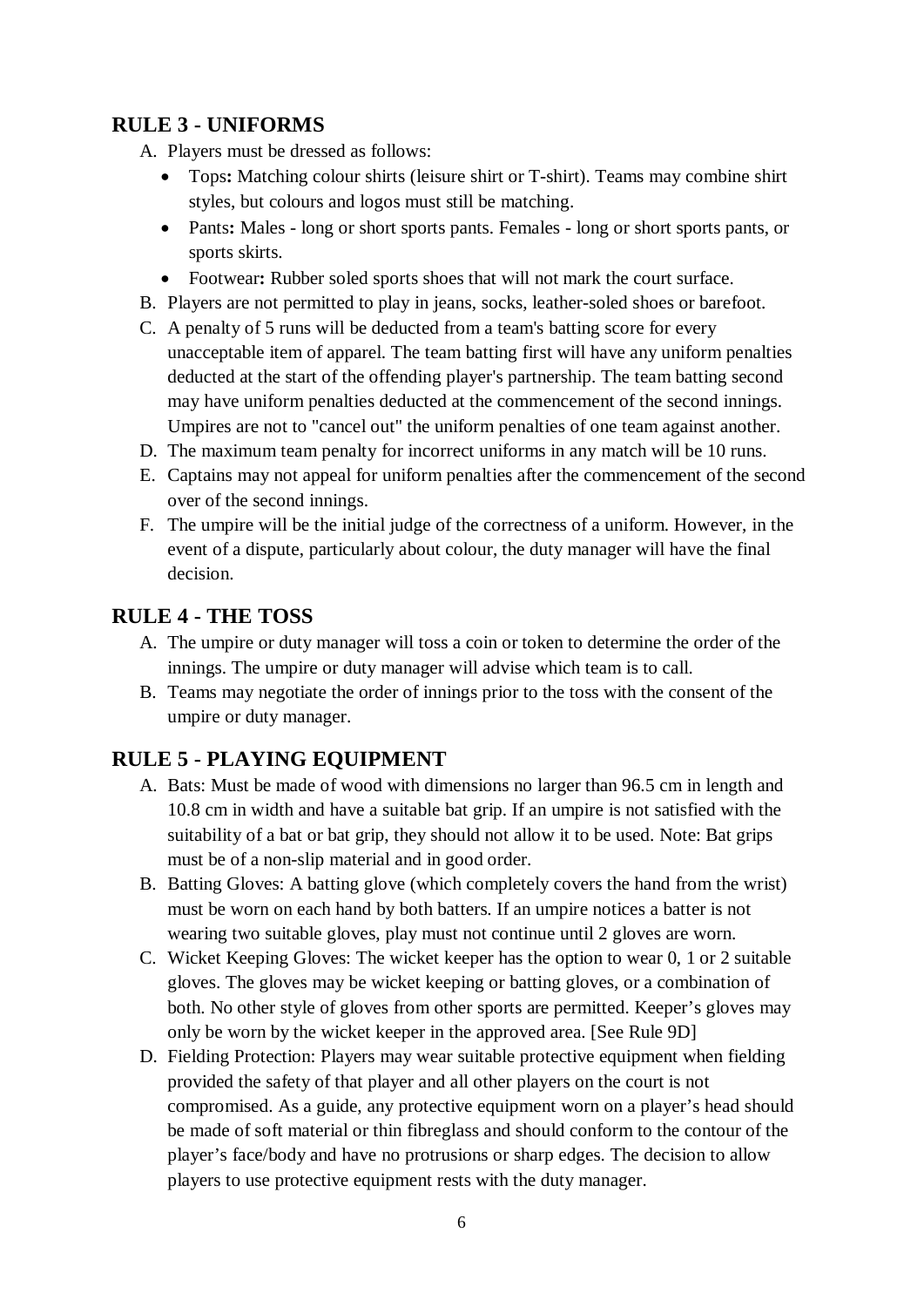- E. Balls: The centre will supply a recognised Indoor Cricket ball for each match. Teams must not supply their own. Any player or team found substituting or deliberately scuffing, gouging, or attempting to reshape the ball will be penalised 10 runs for ball tampering.
- F. Protective and other equipment not in immediate use must be placed outside the court until required. Players will be warned to remove unused protective and other equipment. Refusal to do so will result in a 5 run penalty to the offending team.
- G. The Stumps should preferably be "Wilkins" style collapsible stumps to assist in player safety. The base plate is part of the stumps.
- H. Bails may be wooden or plastic and should be tied to the stumps to assist in player safety.

#### <span id="page-7-0"></span>**RULE 6 - THE UMPIRE**

- A. Before each game, an umpire will be appointed to adjudicate the rules of the game with absolute impartiality.
- B. Teams will have no choice in the appointment of the umpire.
- C. The umpire may only be changed at the discretion of the duty manager.
- D. The umpire must use the correct hand signal when making a (verbal) call such as for "Play" or "No Ball". (See Section 5)
- E. The umpire has the right to alter their decision provided it is done promptly.
- F. The umpire's ultimate decision during a game is final. No dispute, written or otherwise, will alter the result.
- G. The umpire will be the sole judge of fair and unfair play
- H. The captain of the fielding side or the batter at wicket may seek clarification regarding an umpire's decision. Once the umpire has replied, any further talking to, at or about the umpire, or their decision, may be penalised.

# <span id="page-7-1"></span>**RULE 7 - ARRIVAL/LATE PLAYER/S**

- A. All teams are to be present at the games counter a minimum of 5 minutes prior to the scheduled commencement of their game to do the toss.
	- i. Any team failing to arrive on time will forfeit the right to a toss. The nonoffending team can choose to field first or wait until the offending team has 6 players present and bat first.
	- ii. If both teams are late, the first team to have 6 players present will have the right to choose to bat or field first.
- B. All forfeits will be declared at the discretion of the duty manager.
	- i. Any player known or expected to arrive late must be nominated by the team captain to the umpire or duty manager and opposition captain prior to the commencement of the game.
	- ii. Individual player/s arriving late may take part in the match providing their arrival is before the commencement of the 13th over of the first innings.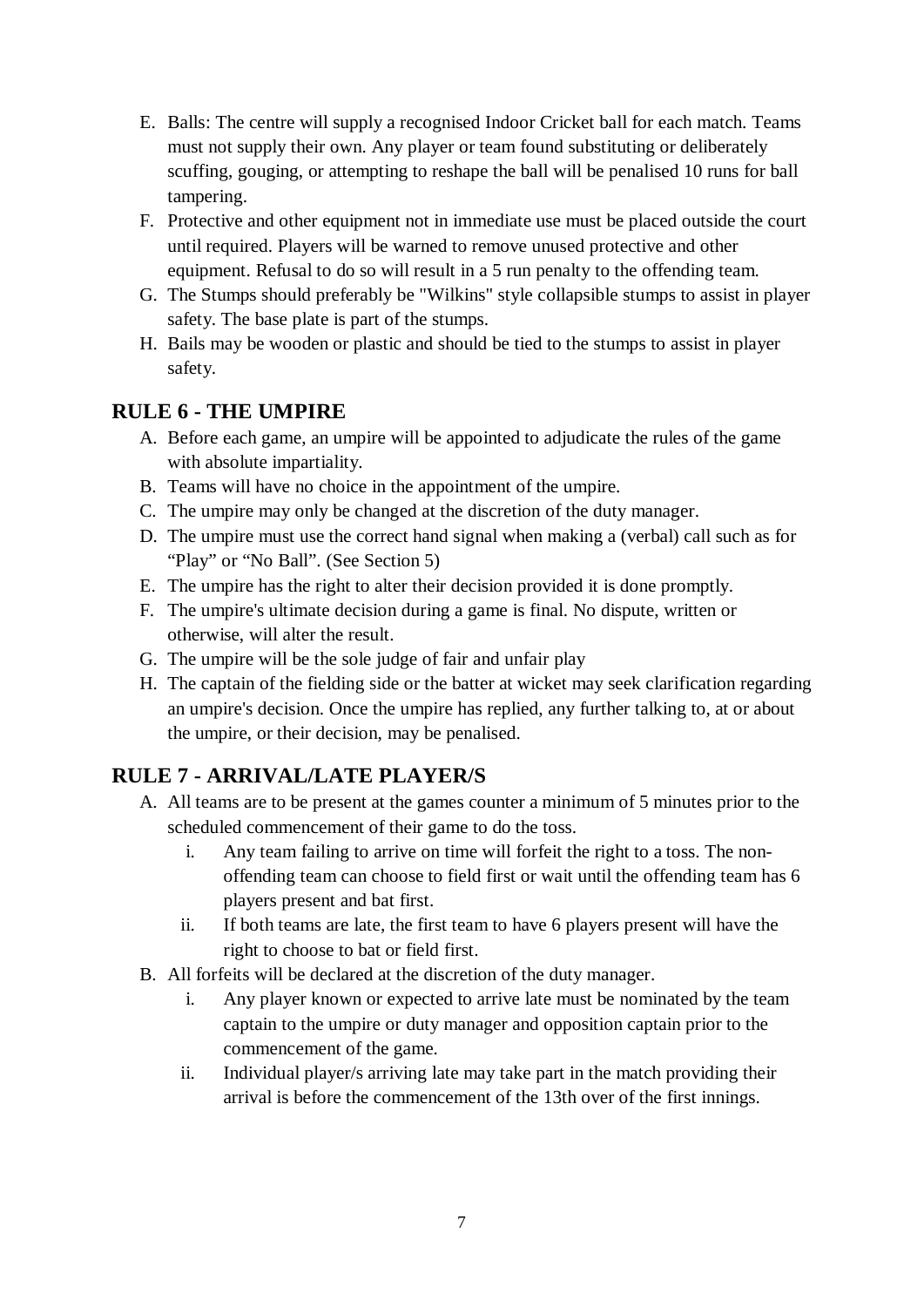- iii. A team captain may ask for the consent of the duty manager to allow a late player to participate after the 13th over of the first innings. This player may not bat or bowl and is regarded as a late player, not a substitute, and may keep wickets if their team is fielding.
- iv. Player/s who arrive late to field, must wait until the end of the over in progress before entering the court and report to the umpire.
- C. No player obviously under the influence of alcohol or drugs will be allowed to take part in, or continue in, a match for safety reasons. The duty manager or umpire must remove any offending player from the game. The player may face further disciplinary action.

#### <span id="page-8-0"></span>**RULE 8 - PLAYER SHORT/SUBSTITUTES/INJURED PLAYERS**

#### **PLAYER SHORT**

- A. If a team is 1 player short:
	- When batting: after 12 overs, the captain of the fielding side will nominate 1 player to bat again in the last 4 overs with the remaining batter.
	- When fielding: after 14 overs, the captain of the batting side must choose 2 players to bowl the 15th and 16th overs. The non-consecutive over rule applies.
- B. If a team is 2 players short:
	- When batting: after 12 overs, the captain of the fielding side will choose 2 players to bat again in the last 4 overs.
	- When fielding: after 12 overs, the captain of the batting side must choose 2 players to bowl 2 of the last 4 overs. The non-consecutive over rule applies.
- C. If a selected player is not available to bat again, a 10 run penalty will apply and another player must be selected. This rule does not apply to a player who leaves the game early for legitimate reasons and both captains and the umpire had prior knowledge of the player's early departure
- D. When a team is reduced to less than 6 players (irrespective of the reason) and a substitute is unavailable, the offending team will forfeit the game. [See Rule 1B]

#### **SUBSTITUTES**

- E. A substitute player is one who joins the game, after it has officially commenced, to replace an existing player who is incapable of completing the game due to injury or illness suffered during the game. This may only occur on the approval of the umpire or duty manager.
- F. Substitutes only apply to a team's fielding innings. Batters who are unable to complete their allocated overs due to injury or illness are not substituted, but merely replaced by a nominated team member. [See Rule 8M (i)]
- G. A substitute player cannot bat, bowl or wicket keep.
- H. A substitute must be in the correct uniform or uniform penalties will apply.
- I. A team may not use a substitute pending the late arrival of a nominated player.
- J. Once substituted, a player may take no further part in the match.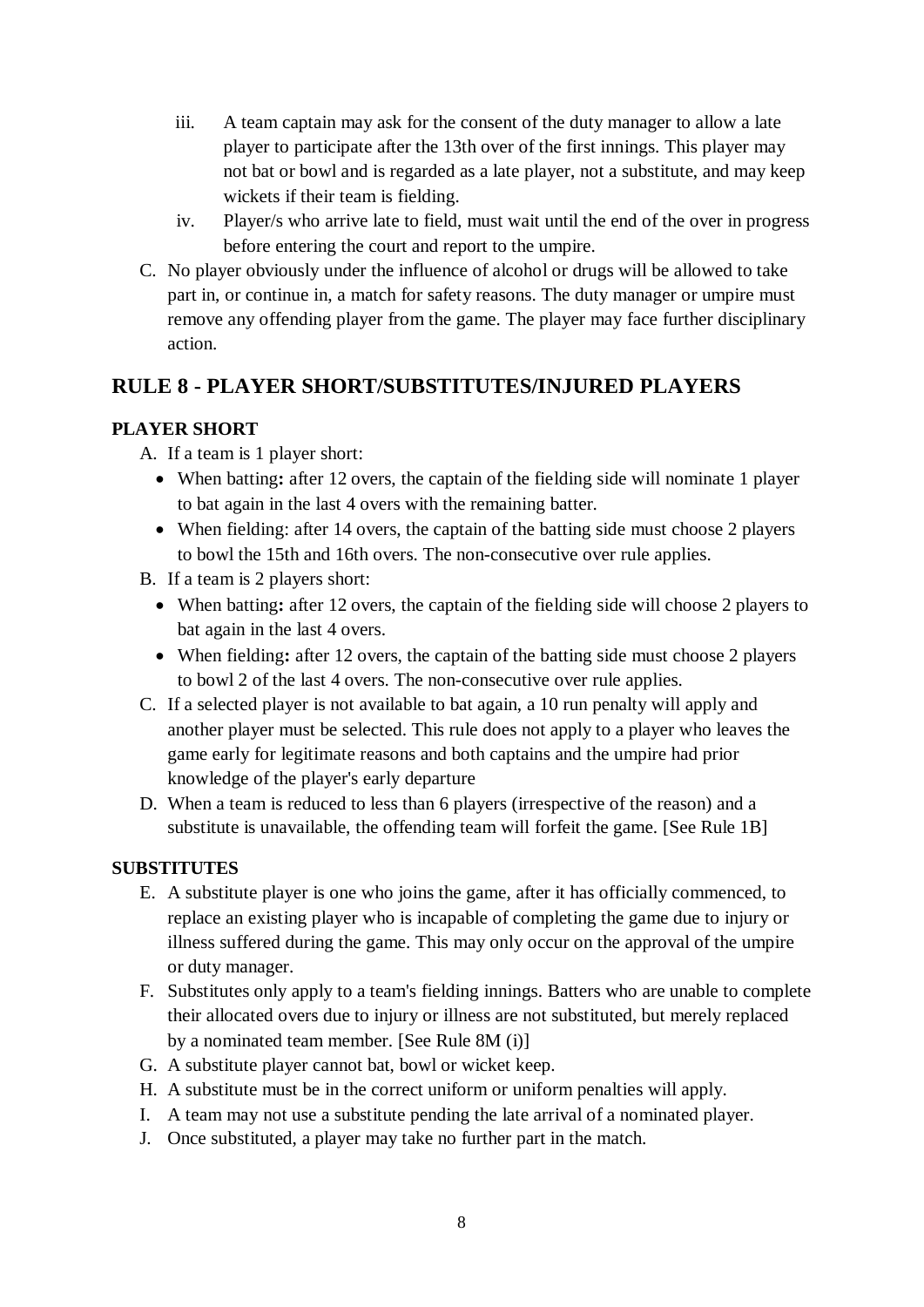#### **INJURED PLAYERS**

Injuries to players are classified into two categories: players who suffer blood-related injuries and players who suffer non-blood related injuries:

- K. Blood Related Injuries
	- i. A player suffering a blood related injury must leave the court for further treatment unless any minor bleeding can be contained within a maximum of 2 minutes. The injured player and any attending medical staff should ensure that no blood contaminates the court or its fittings or fixtures. Any blood that contaminates the court or its fitting or fixtures must be removed before play can resume.
	- ii. The injured player must remove and replace any blood-contaminated clothing and wash off any blood on their body before re-joining the game.
	- iii. Players must leave the court to have any surface blood washed off their body.
	- iv. A player leaving the court for a blood related injury can have a "Blood Replacement Player" replace them until the injury has been attended to.
	- v. If the injured player was fielding and is unable to return to the game, the Blood Replacement Player will continue the game as a Substitute Player.
	- vi. Any player that leaves the court to attend to a blood related injury must wait until the end of the over in progress before returning to the game.
	- vii. The injured player must receive a clearance from the umpire before re-joining the game.
	- viii. A Blood Replacement Player cannot bat, bowl or wicket keep.
- L. Non-Blood Related Injuries
	- i. Players who suffer a non-blood related injury will be allowed a maximum of 2 minutes to attend to their injury.
	- ii. After this time, if the player is not able to recommence play, the umpire will ask the player to leave the court to recover from their injuries provided the player can do so safely.
	- iii. A player may return to the game after they have recovered from their injuries, provided they have not been Substituted when fielding.
	- iv. Any player that leaves the court to attend to an injury must wait until the end of the over in progress before returning to the game.
	- v. Any substitute who replaces an injured player cannot bat, bowl or wicket keep.
- M. Replacing injured players

In the case of a blood or non-blood related injury, the following conditions will apply if a player has to leave the court:

- i. When batting: If a batter is injured, the captain of the fielding side will nominate 1 player from the batting team to complete the injured batter's remaining overs.
- ii. When fielding: If a bowler is injured during their 1st over, 1 player is to be nominated to complete the over. The incapacitated player's 2nd over will be bowled after the 12th over and the same or another player may be chosen by the opposing captain. The non-consecutive over rule applies in both scenarios.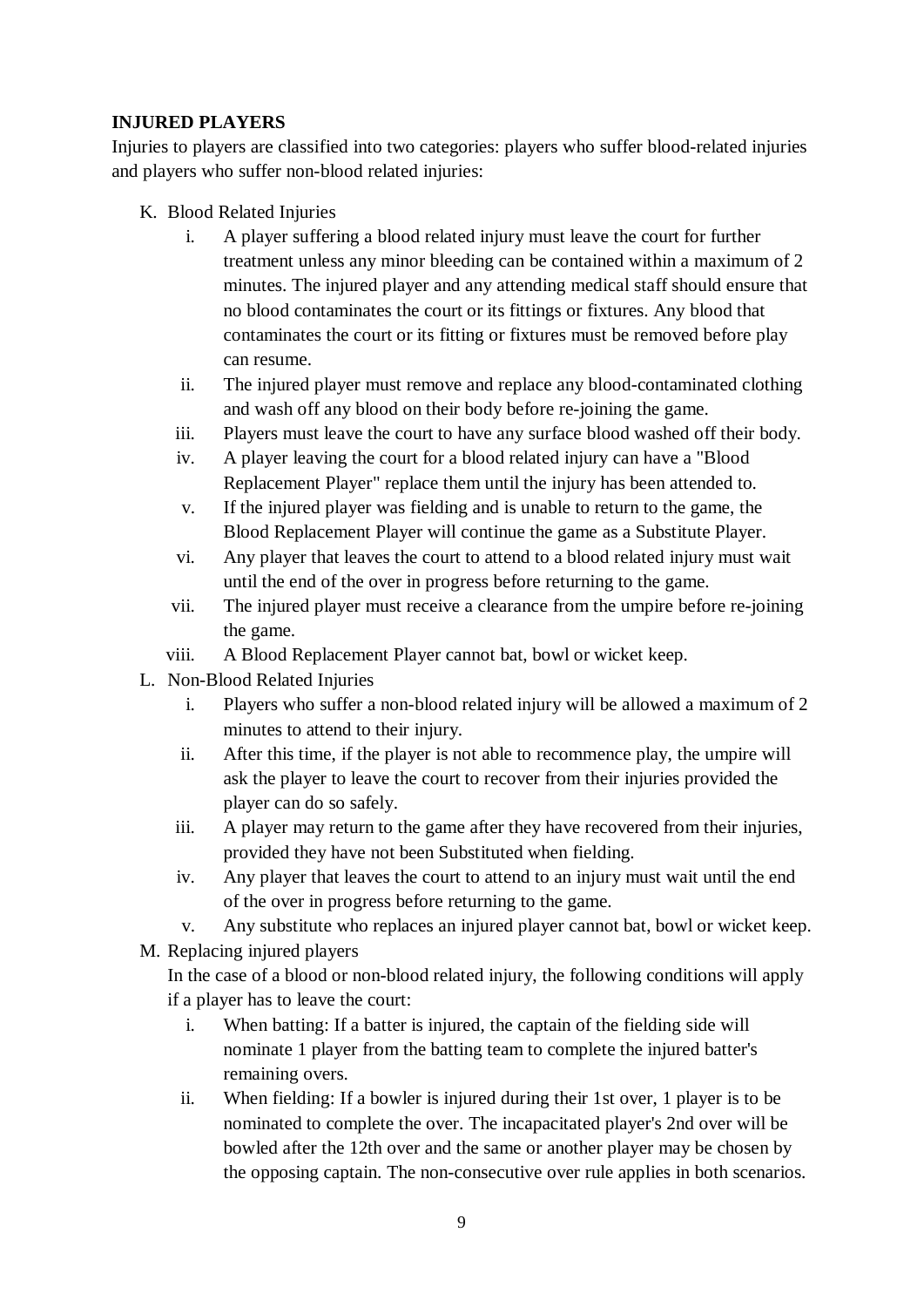- iii. Any bowler who is genuinely injured after attempting a delivery, and cannot complete their remaining deliveries, may be allowed to remain on the court to field in any position, except as a wicketkeeper. The fielding captain must ensure that this situation displays a high level of fair play. The final decision to allow this to happen rests with the duty manager.
- iv. An injured player may be guided by the opinion of a medical official, if in attendance, to leave the court for further treatment.

#### <span id="page-10-0"></span>**RULE 9 - FIELD PLACEMENT**

#### A. Fielders Per Half Court

The court is divided into two halves with the dividing line being the non-striker's running crease. No more than 4 fielders may be in either half of the court from the moment the bowler commences their run up until the ball leaves the bowler's hand. Fielders are judged as being on either half of the court by their foot placement. On the line is considered in the other half. If this rule is contravened, the umpire will call and signal "No Ball".

B. Fielders on Pitch

With the exception of the bowler, no fielder (including a wicket keeper), can move on or extend over the pitch from the commencement of the bowler's run up until the ball is played at by the batter or passes the striker's wickets. If this rule is contravened, the umpire will call and signal "No Ball".

C. Exclusion Zone

An Exclusion Zone will be marked in an arc extending at a radius of 3 metres from the batting crease. No fielder can move on or extend over the Exclusion Zone from the commencement of the bowler's run up until the ball is played at by the striker or passes the striker's wickets. A wicket keeper may move into the Exclusion Zone after the ball has been bowled provided they are legitimately getting in position to field the ball, and they do not pass forward of the imaginary line through the stumps. If this rule is contravened, the umpire will call and signal "No Ball".

- D. Wicket Keeper
	- i. A fielder is classified as a wicket keeper if they take up position behind the stumps at the striker's end in the area designated for the wicket keeper.
	- ii. The area designated for the wicket keeper is between the imaginary lines extending along the extremities of the pitch to the back net and the line running at right angles through the stumps at the striker's end. (See diagram on court layout at the end of the rules.)
	- iii. The wicket keeper must take up a position with both feet wholly inside the designated area and cannot move out of that area until the bowler has bowled the ball. If this rule is contravened, the umpire will call and signal "No Ball".
	- iv. A wicket keeper may move into the Exclusion Zone after the ball has been bowled provided they are legitimately getting into position to field the ball, and they do not pass forward of the imaginary line through the stumps. If this rule is contravened, the umpire will call and signal "No Ball".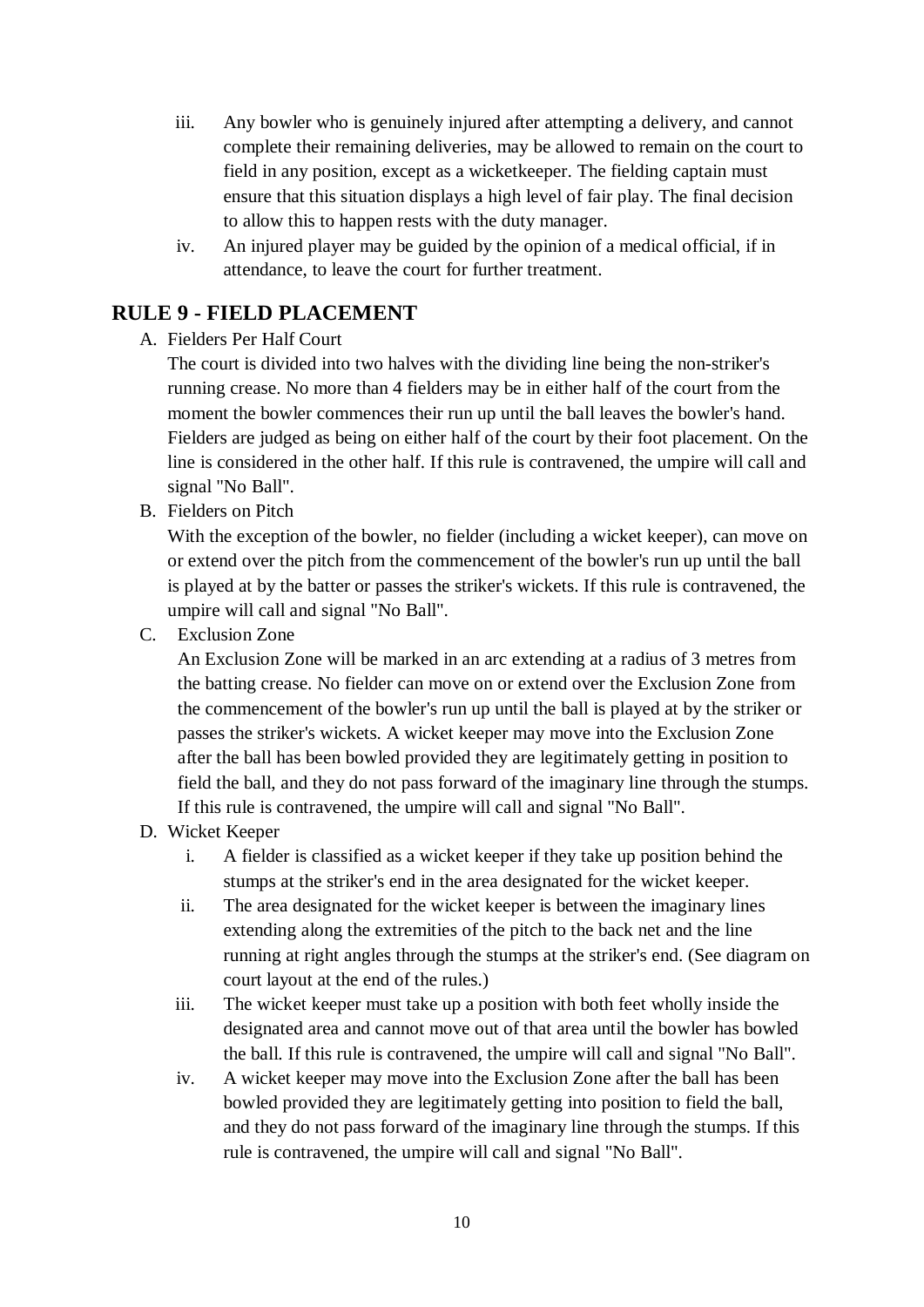- v. The wicket keeper cannot take a delivery either from in front of, or from the side of the wickets, unless the ball first strikes the batter's body or equipment. If this rule is contravened, the umpire will call and signal "No Ball". Note: this rule does not apply to a wicketkeeper receiving the ball that has been returned towards the stumps by a fielder.
- vi. The wearing of gloves by the wicket keeper is optional. [See Rule 5C]
- vii. A wicket keeper is optional.

#### <span id="page-11-0"></span>**RULE 10 - PLAY BALL/LIVE BALL/DEAD BALL**

#### **PLAY BALL/LIVE BALL**

- A. The game commences once the players take up their positions and the umpire calls and signals "Play".
- B. The ball remains "live" throughout the over unless the umpire call and signals "Dead Ball", "Over" or a wicket falls.
- C. Play cannot recommence after the fall of a wicket, or a call of "Dead Ball", or before the start of a new over, until the umpire call and signals "Play".
- D. It is the batter's responsibility to have taken strike when the bowler is ready to bowl provided the batter has been given reasonable time to do so. The umpire will be the sole judge of what is "reasonable time".

#### **DEAD BALL**

There are several types of Dead Balls and each has different qualities.

- E. **Automatic Dead Balls** No bonus or physical runs can be scored or wickets lost. The ball must be rebowled.
	- i. The bails are off either set of stumps when the bowler commences their run up.
	- ii. Any ball that leaves the court, except a ball leaving the court from an attempted run out by a fielder.
	- iii. Any ball, after being struck by the batter, that lodges in the net or corner conduit. The original batter must face the rebowled delivery.
	- iv. The bowler attempts an illegal mankad. The batting side will receive 2 runs for the "No Ball". [See Rule 17F(iv)]
- F. **Discretionary Dead Balls -** The decision to have the ball rebowled or to allow runs scored or to apply penalties for wickets taken will be at the discretion of the umpire.
	- i. An injury to a player.
	- ii. The batter did not have enough time to take strike before the bowler delivers the ball.
	- iii. The bat accidentally leaves the batter's hands from playing a shot at the ball.
- G. **Special Case Dead Balls -** The ball is not rebowled.
	- i. The ball after being bowled hits a fielder. A special call of "No Ball, Dead Ball" is made and the batters will receive 2 runs.
	- ii. The ball leaves the court from an attempted run out by a fielder. The score (net zone and physical runs) completed when the ball leaves the court will count.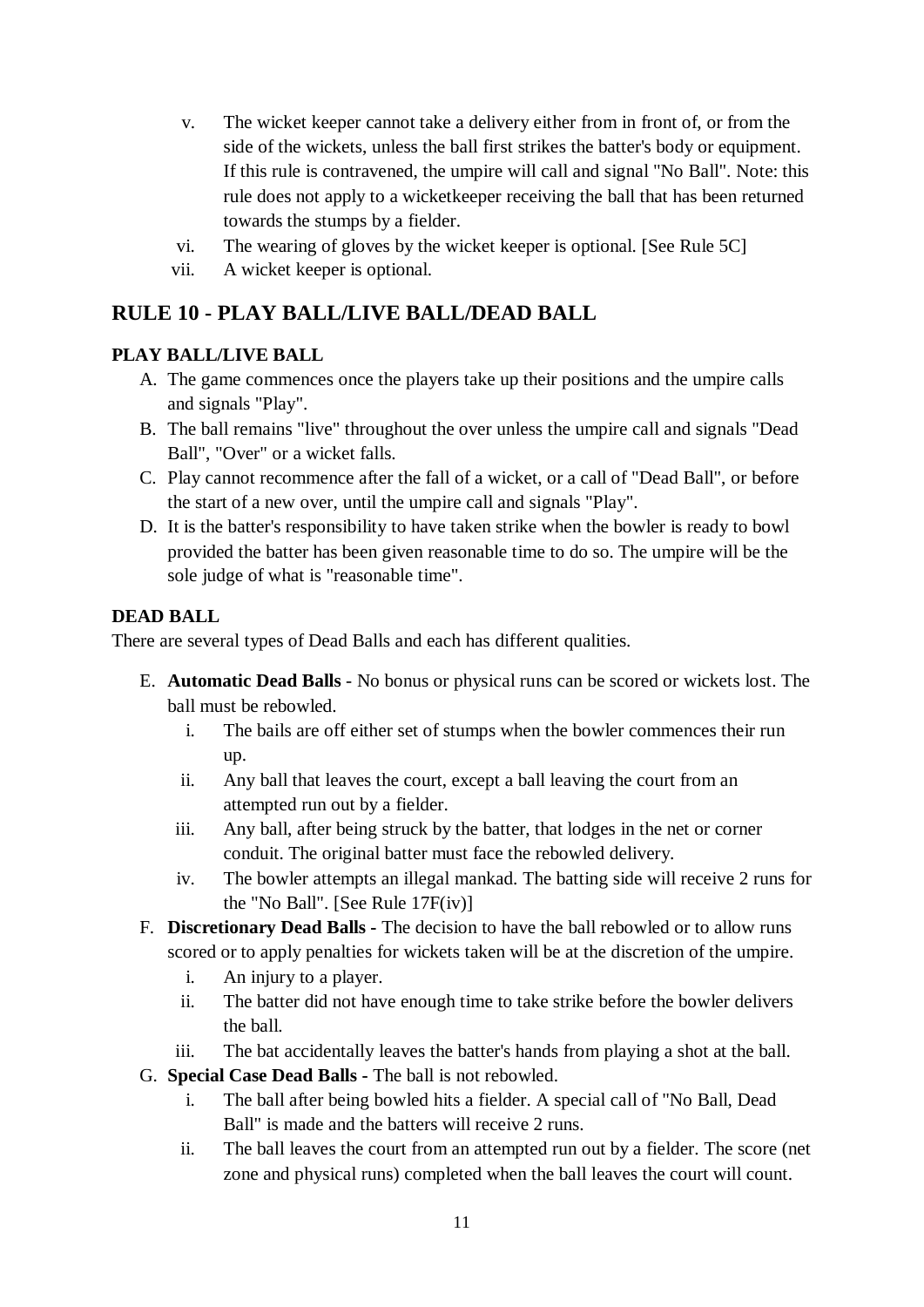- iii. A ball, when bowled, hits the top or side net. The umpire will call and signal "No Ball, Dead Ball" and the batters will receive 2 runs.
- iv. A wicket falls, excluding a mankad.
- v. The umpire calls and signals "Over".
- vi. The captain of the fielding team or the batters at the wicket are permitted to request a "Dead Ball" under the following conditions: player injury; ruling; score clarification or clothing adjustment. Requests may be made verbally or by umpire's "Dead Ball" signal.

Note: If the umpire is required to intervene during a dispute for misconduct or unfair play, the ball is automatically dead from the time of intervention until "Play" is called. The ball is Dead whether or not the umpire calls "Dead Ball". No runs can be scored or wickets taken during the intervention. However, the result prior to the intervention will stand.

#### <span id="page-12-0"></span>**RULE 11 – SCORING**

A. Runs may be scored in the following ways:

- i. When both batters cross between the batting crease and the non-striker's crease, and make good their ground, 1 run is scored. This run is referred to as a "physical run". Physical runs can be attempted at any time the ball is live.
- ii. Bonus runs defined in Rule  $11A(iii)$ ,  $11A(vi)$ ,  $11B(i)$ ,  $11B(iv)$  and  $11E$  will only be scored if the batters successfully make a physical run as described in Rule 11A(i).
- iii. Bonus net runs are scored when a batter hits the ball with the bat or the hand/s holding the bat into perimeter netting. This includes balls unintentionally deflected off the bat or batter's hand/s holding the bat onto protective equipment, deflected by fielders and unintentionally deflected from the nonstriker's body or equipment. The following bonus net runs will apply:

| ZONE A (FRONT NET)      | 0 RUNS                  |
|-------------------------|-------------------------|
| ZONE B (SIDE NET)       | 1 RUN                   |
| ZONE C (SIDE NET)       | 2 RUNS                  |
| ZONE D (BACK NET)       | <b>4 RUNS ON BOUNCE</b> |
| ZONE D (BACK NET)       | <b>6 RUNS ON FULL</b>   |
| ZONE B OR C ONTO ZONE D | 3 RUNS                  |

(See diagram on court layout at the end of the rules.)

The scoring zone that the ball strikes first will count except for a ball coming off Zone B or C onto Zone D.

The top net is neutral. A ball hit via the top net onto the Zone D net on the full scores 6 bonus runs for the batting side.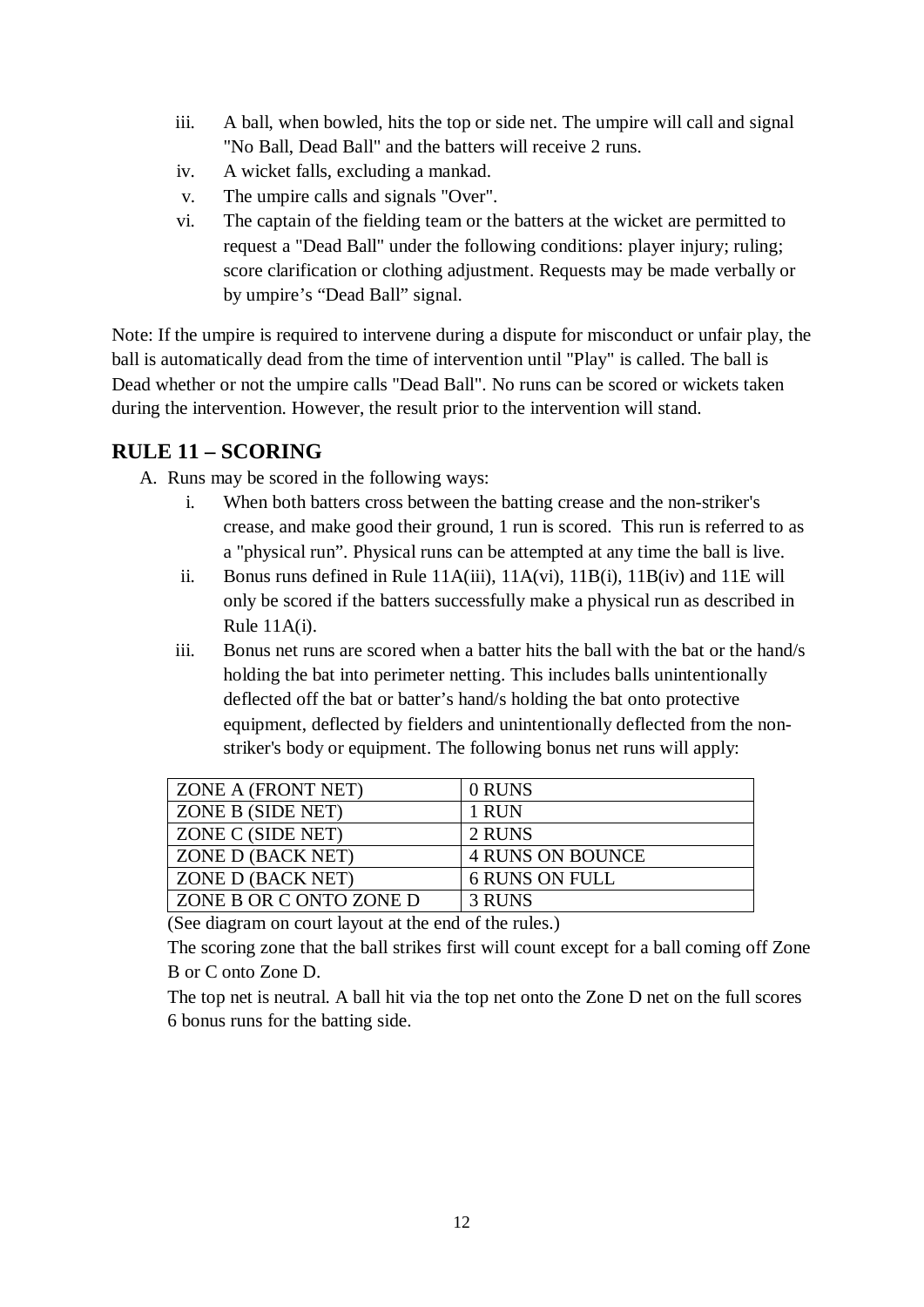- iv. When a fielder causes an overthrow, (additional) physical runs will be scored when the batters cross between the batting crease and the non-striker's crease and make good their ground. An "overthrow" results from the deliberate effort of a fielder throwing, slapping or kicking the ball in an attempt to strike the wicket and cause a run out.
- v. The batting team will be credited with a 2 run penalty for a "No Ball", "Wide" or "Legside".
- vi. If the batter hits a "No Ball" into a scoring zone, the zone score will be added to the 2 run penalty, provided the batters also complete a physical run.
- vii. Any physical runs made off a "Wide" or "Legside" will be added to the 2 run penalty.
- viii. When the non-striker holds their crease and a bowler makes an unsuccessful mankad attempt in any over, the non-striker will be credited with 2 runs. (See Rule 17F v & vi)
- B. Reasonable Control
	- i. If an umpire believes the fielder does not have "reasonable control" of the ball whilst attempting to run out the batter, and it hits a scoring zone, the relevant bonus runs will apply.
	- ii. Reasonable control may be defined as the fielder noticeably changing the direction of the ball from its original path to the direction of the intended target wickets. Slapping and kicking the ball fall within this definition. The exception to a fielder noticeably changing the direction of the ball is when a ball is hit by the striker down the pitch towards the bowler's stumps. In this situation in the umpire's opinion, the bowler or a fielder needs to make deliberate, physical contact with the ball and it continues towards the stumps for it to be considered reasonably controlled.
	- iii. Any scoring zones struck from a reasonably controlled attempt will not result in bonus runs being scored. If the umpire is uncertain that the ball was reasonably controlled, the scoring zone score will count.
	- iv. A ball deflected by a fielder into a scoring zone after the ball has been hit by the striker's bat or the hand/s holding the bat, will score the relevant zone score. [See Rule 11A(iii)]
- C. Balls deflected into scoring zones off the batter's body (such as their leg) where no contact has been made with the bat will not score bonus runs. Only physical runs may be scored.
- D. If a batter is given "out", the batting team will lose 5 runs. Any runs scored off that delivery up until the time of dismissal will not count.
- E. Where a ball strikes a zone scoring tape or corner conduit, the higher zone score will count.
- F. In case of a scoreboard error, the scoreboard will be assumed to be correct unless the captain of the fielding team or either batter on the court queries the score before the commencement of a new over. Or before the players leave the court in the case of the last over of each innings.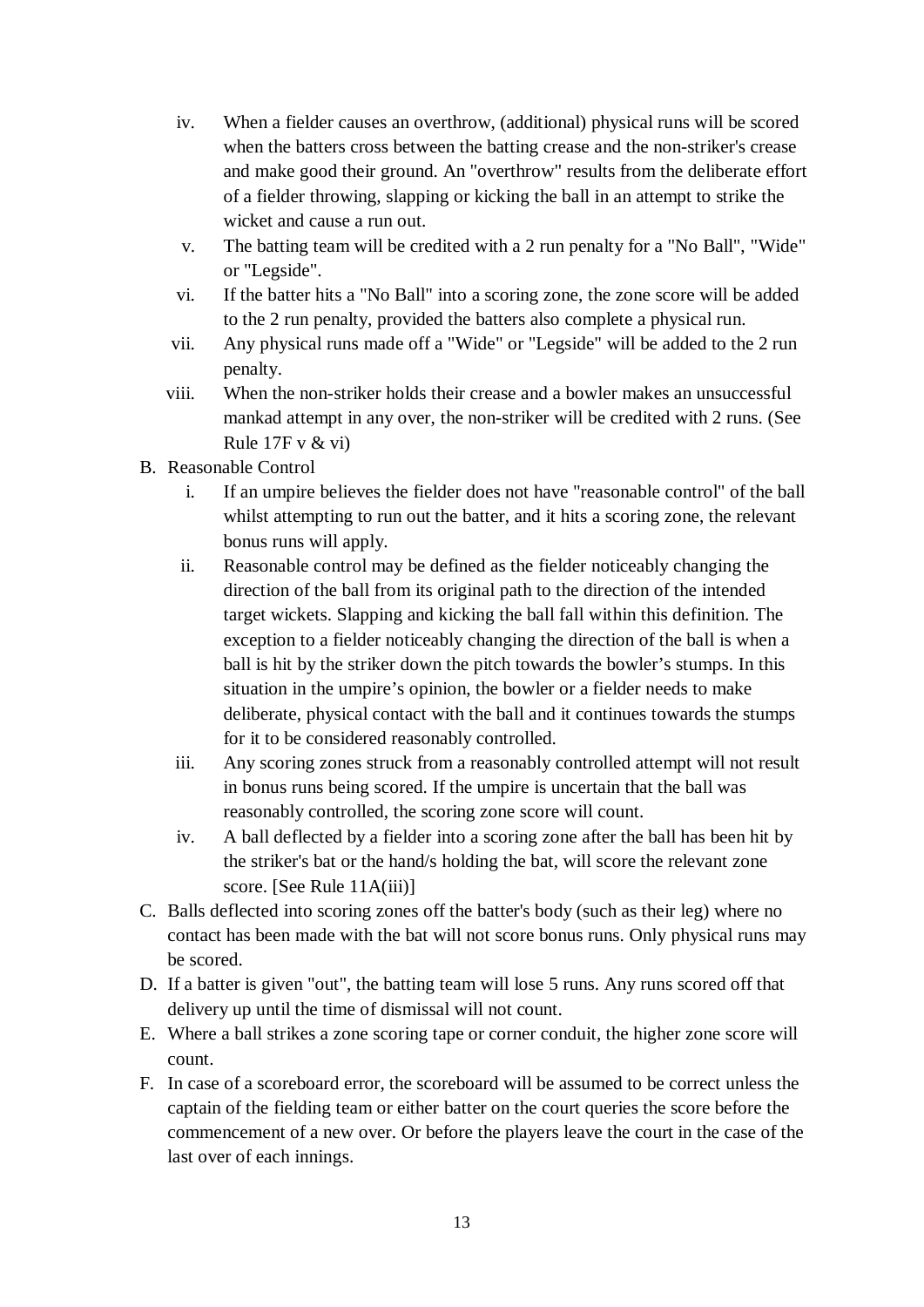#### <span id="page-14-0"></span>**RULE 12 - NO BALL**

- A. "No Ball" will be called when:
	- i. The ball is clearly/blatantly thrown, not bowled. If the umpire is not totally satisfied with the fairness of the delivery, "No Ball" will be called at the moment of delivery. Note: As a guide, the bowler's arm should remain straight during the delivery action. However, if the bowler's elbow remains bent throughout the delivery action, this may also be a fair delivery. An illegal bowling action would be where the bowler's delivery arm changes from straight to bent or vice versa during the delivery action.
	- ii. Any part of the bowler's front foot is not grounded inside the return crease and behind the popping crease at the moment of delivery. Note: Any part of the front foot on the line is a "No Ball". This rule does not apply to a bowler's back foot.
	- iii. Any part of the ball, when bowled underarm, pitches on or before the underarm line.
	- iv. There are more than 4 fielders in either half of the court from the start of the bowler's run up until the ball is delivered. [See Rule 9A]
	- v. A wicket keeper moves outside their designated area before the bowler has bowled the ball. [See Rule 9D(iii)]
	- vi. A wicketkeeper takes a delivery in front or from the side of the stumps, unless the ball first strikes the batter's body or equipment. [See Rule  $9D(v)$ ] Note: this rule does not apply to wicketkeepers receiving the ball that has been returned towards the stumps from a fielder.
	- vii. A fielder, other than the wicket keeper, has any part of their body in the wicket keeper's area or exclusion zone until the ball is played at by the striker or passes the striker's wickets. [See Rules 9C & 9D(i)]
	- viii. A bowler changes style of bowling (i.e. overarm to underarm, left arm to right arm or vice versa) or changes sides of the wicket (i.e. from over to around or vice versa) without first informing the umpire. [See Rule 14]
	- ix. A bowler deliberately depresses the back or side net with any part of their body in an attempt to gain an advantage in their run up.
	- x. The ball, when bowled, passes over or would have passed over the striker's front shoulder on the bounce or above the waist on the full when the striker is in a normal stationary batting stance at the time of the bowler's delivery stride. This is regardless of the ball hitting the striker's bat or body. A striker must have part of their back foot behind the batting crease when the ball passes or would have passed the crease to be entitled to the call of No Ball (height). The back foot need not necessarily be grounded behind the batting crease. Note 1: The umpire may regard an exaggerated batting stance in the crouched position as unfair play. Note 2: A batter is entitled to a No Ball (height) call if they either take their guard outside the batting crease or advance down the wicket towards a delivery and then retreat into their batting crease by getting part of their back foot behind the crease by the time the ball reaches it.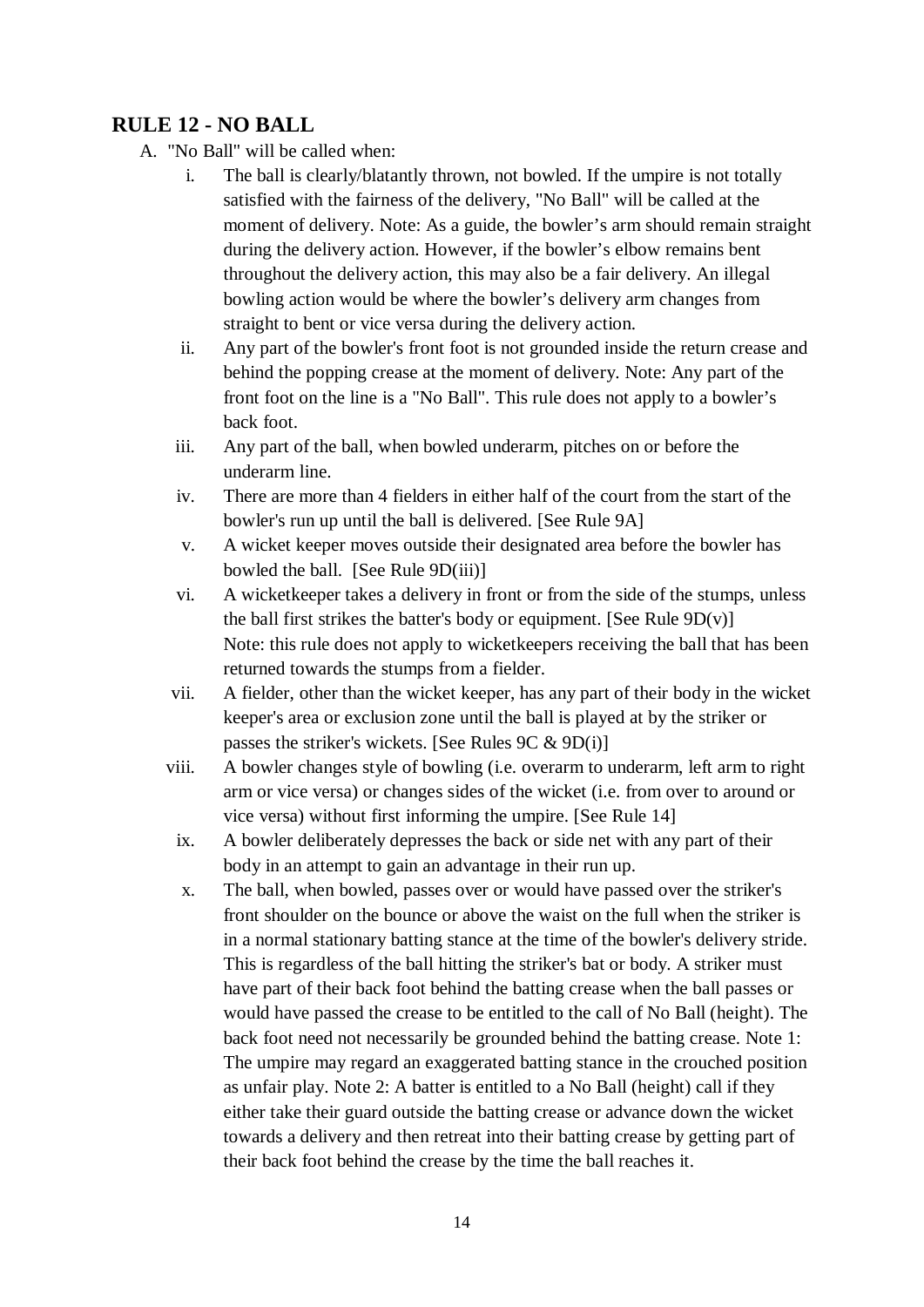- xi. Any part of the ball, after being bowled, that initially lands off the pitch before reaching the batting crease.
- xii. Any delivery that bounces more than twice before being played at by a batter or reaches the batting crease.
- xiii. A mankad is illegally attempted. The umpire will call and signal "No Ball, Dead Ball". The ball will not count as part of the over and 2 runs will be added to the batting team's score. [See Rule 17F(iv)]
- xiv. The ball, after being bowled, hits the top or side net before reaching the batter. The umpire will call and signal "No Ball, Dead Ball" and the batter will be credited with 2 runs. The ball will not be rebowled except if it is in the last over of a batting pair and may be rebowled at the batter's discretion. [See Rule 2P (ii)]
- xv. A fielder, with the exception of a bowler, moves onto or extends over the pitch from the commencement of the bowler's run up until the ball is played at by the striker or passes the striker's wickets. [See Rule 9B]
- B. A batter can be given "out" off a "No Ball" in any of the following circumstances:
	- i. If the striker is run out by the wicket keeper. [See Rule  $17C(i)(c)$ ]
	- ii. If in attempting a run, either batter is run out. [See Rule  $17C(ii)$ ]
	- iii. If either batter deliberately interferes with the fielding team. [See Rule  $17G(ii)$ ]
	- iv. If the ball is hit twice other than to protect the wickets. [See Rule 17G(iii)]
- C. Any batter dismissed off a "No Ball" will be penalised 5 runs and the 2 runs for the "No Ball" is negated by the dismissal.
	- i. A "No Ball" is included as part of an over except in the last over of each batting pair where it may be rebowled at the batter's discretion. [See Rule 2P (ii)]
	- ii. Any "No Ball" bowled in the last over of a batting pair may be rebowled at the batter's discretion. The umpire must ask the batters immediately if the ball is to be rebowled. The batters must decide before the next ball is bowled. Any penalties, runs or wickets resulting from the "No Ball" delivery will count regardless of whether the ball is rebowled or not. [See Rule 2P (ii)]
	- iii. A "No Ball" incurs a penalty of 2 runs, which is added to the batting pair's score. Runs scored by hitting any net zone and/or physical runs are also added to the score. [See Rule 11A (vi)]

#### <span id="page-15-0"></span>**RULE 13 - WIDE AND LEGSIDE WIDE BALLS**

- A. A "Wide" will be called when: any part of the ball passes on the striker's off-side, outside the intersection of the batting crease and the edge of the pitch, without being touched by the striker's body or equipment. Any part of the ball passing on the line will be deemed "Wide"
- B. A "Legside" wide will be called when any part of the ball passes outside the intersection of the batting crease and the legside line without being touched by the striker's body or equipment. Any part of the ball passing on the line will be deemed "Legside". A ball passing between the batter and the stumps is not a legside wide.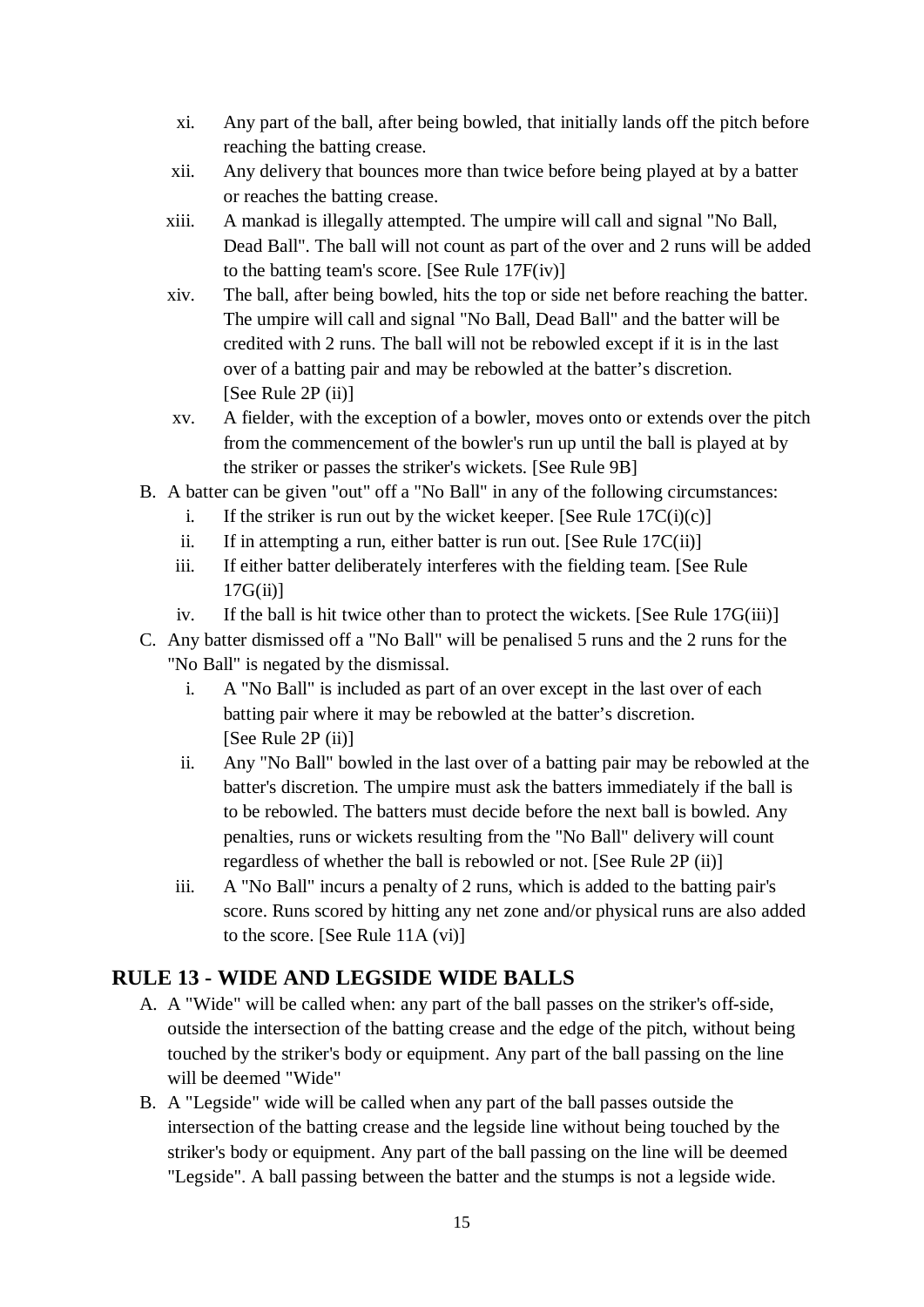- C. For the purpose of identification, the edge of the pitch will be taken as the offside line, and the point 45cm from the centre stump will be taken as the legside line
- D. Batters may be dismissed by all forms of dismissal when a "Wide" or "Legside" is bowled, bearing in mind that if a ball is struck by the striker's body or equipment, it is no longer a "Wide" or "Legside".
- E. The penalty for a "Wide" or "Legside" is 2 runs, which will be added to the batting pair's score, plus any additional physical runs scored. [See Rule 11A vii]
- F. A batter dismissed off a "Wide" or "Legside" will be penalised 5 runs and the 2 run bonus for the "Wide" or "Legside" is negated by the dismissal
- G. A "Wide" or "Legside" counts as part of the over, except in the last over of each batting pair where it may be rebowled at the batter's discretion. [See Rule 2P (ii)]
- H. All "Wides" or "Legsides" bowled in the last over of a batting pair may be rebowled at the batter's discretion. The umpire must immediately ask the batters if the ball is to be rebowled. The batters must decide before the next delivery is bowled. All scores, penalties or wickets from the "Wide" or "Legside" delivery will count regardless of whether the ball is rebowled or not. [See Rule 2P (ii)]

#### <span id="page-16-0"></span>**RULE 14 - BOWLER CHANGING DIRECTION/STYLE**

- A. A bowler must advise the umpire if they intend to change their bowling style such as overarm to underarm, left arm to right arm or vice versa. Or sides of the wicket such as over the wicket to around the wicket or vice versa.
- B. The umpire must verbally advise the players and use the correct hand signal to indicate to the bowler that their change of bowling style/direction has been noticed. The onus is on the fielding team to ensure that the umpire is aware of the bowling change.
- C. When a bowler changes direction or style, the change is to both batters unless a difference is advised.
- D. The umpire must advise both batters of the change and only one advice need be given unless there is a further change.
- E. "No Ball" will be called if a bowler contravenes this rule.

#### <span id="page-16-1"></span>**RULE 15 - BALL LEAVING THE PLAYING AREA**

- A. Any ball, when bowled, that leaves the playing area or lodges in the net or corner conduit as a result of being hit by the striker, will be called "Dead Ball" by the umpire and will be rebowled. This includes balls coming off the striker's bat onto the nonstriker or fielders prior to leaving the playing area. No runs will count and the original batter must face the rebowled delivery.
- B. Any ball, when bowled, that leaves the playing area without being touched by the batter or the fielding side will be called "Dead Ball" by the umpire and rebowled.
- C. Any ball that leaves the playing area from an attempted run out by a fielder will be called "Dead Ball" by the umpire. All runs made off the ball prior to it leaving the court will count. Batters must have crossed to be eligible to score a physical run. The ball will not be rebowled.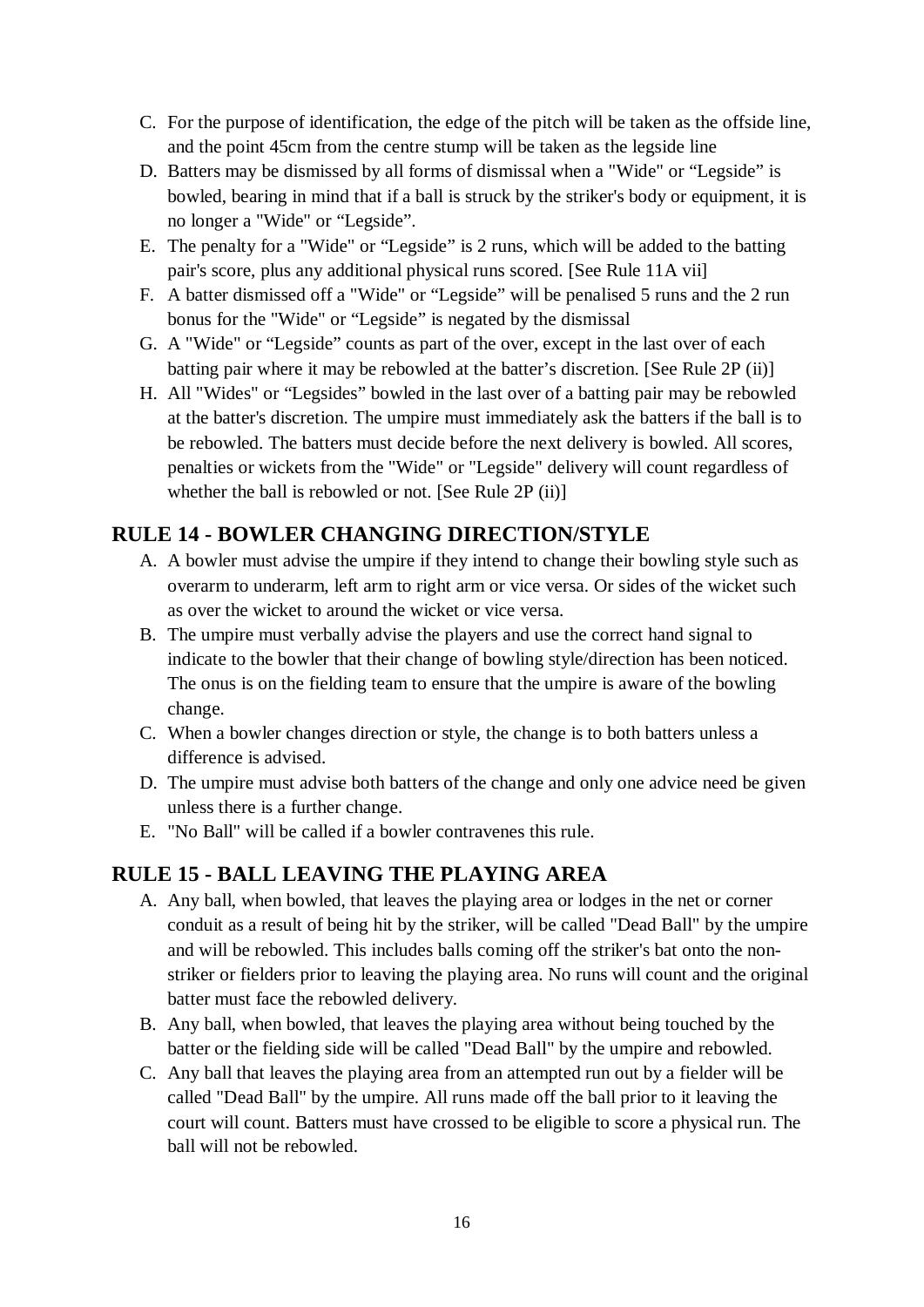# <span id="page-17-0"></span>**RULE 16 - APPEALS FOR DISMISSALS**

- A. The umpire will not give a batter out unless a fielder appeals. The exception to this rule is where a batter is automatically given out Third Ball by the umpire.
- B. An appeal must be made prior to the next ball being bowled.
- C. An appeal will cover all methods of a dismissal.

#### <span id="page-17-1"></span>**RULE 17 - DISMISSALS**

The striking batter will retain the strike, after being dismissed, unless the batters have crossed prior to the dismissal. A batter who is "bowled", "stumped" or "leg before wicket" will face the next delivery except when the wicket falls on the last ball of the over. A batter can be given "out" for any of the following dismissals:

- A. **Bowled:** If the wickets are struck by the ball, including coming from the batter's body or equipment, and at least one of the bails is completely removed from a stump. Note: The base plate of the stumps is considered to be part of the wickets.
- B. **Caught:** If a ball, coming from the striker's bat or their hand/s holding the bat, is caught before it touches the ground. The striker will also be out "caught" should the ball pass from their bat onto their body, or vice versa, before being caught.
	- i. A catch may be taken off all perimeter netting except: a direct hit on the full to Zone D (6 runs); any deflection off the top net onto Zone D on the full or any ball deflected from a non-striker or fielder's body directly onto Zone D on the full. The striker will be "not out" and will score 6 bonus runs provided a physical run is made (7 runs in total).
	- ii. The striker will be out "caught" if a ball is hit into the side netting (Zones B or C) before passing onto the back net (Zone D) and is caught without touching the ground.
	- iii. The striker will be out "caught" should a ball hit the non-striker and then be caught before touching the ground.
	- iv. The striker will be given out "caught" if the ball is caught after it has come from their bat or the hand/s holding the bat and then deflected onto their protective equipment or vice versa.
	- v. A batter will be "not out" if the ball comes off the bottom wire securing the nets to the ground.
- C. **Stumped & Run Out:** The difference between "run out" and "stumped" is that in the case of a run out, a batter is either attempting to make a run or not attempting to regain their crease after they have left it. Whilst in the case of a stumping, the batter has left their crease whilst playing a shot at a delivery and is immediately attempting to regain it.

#### i. **Stumped.**

a. A batter is stumped when the wicket keeper legally removes the bail/s before the striker, who has left their crease, is able to get any part of their bat or body grounded inside their crease.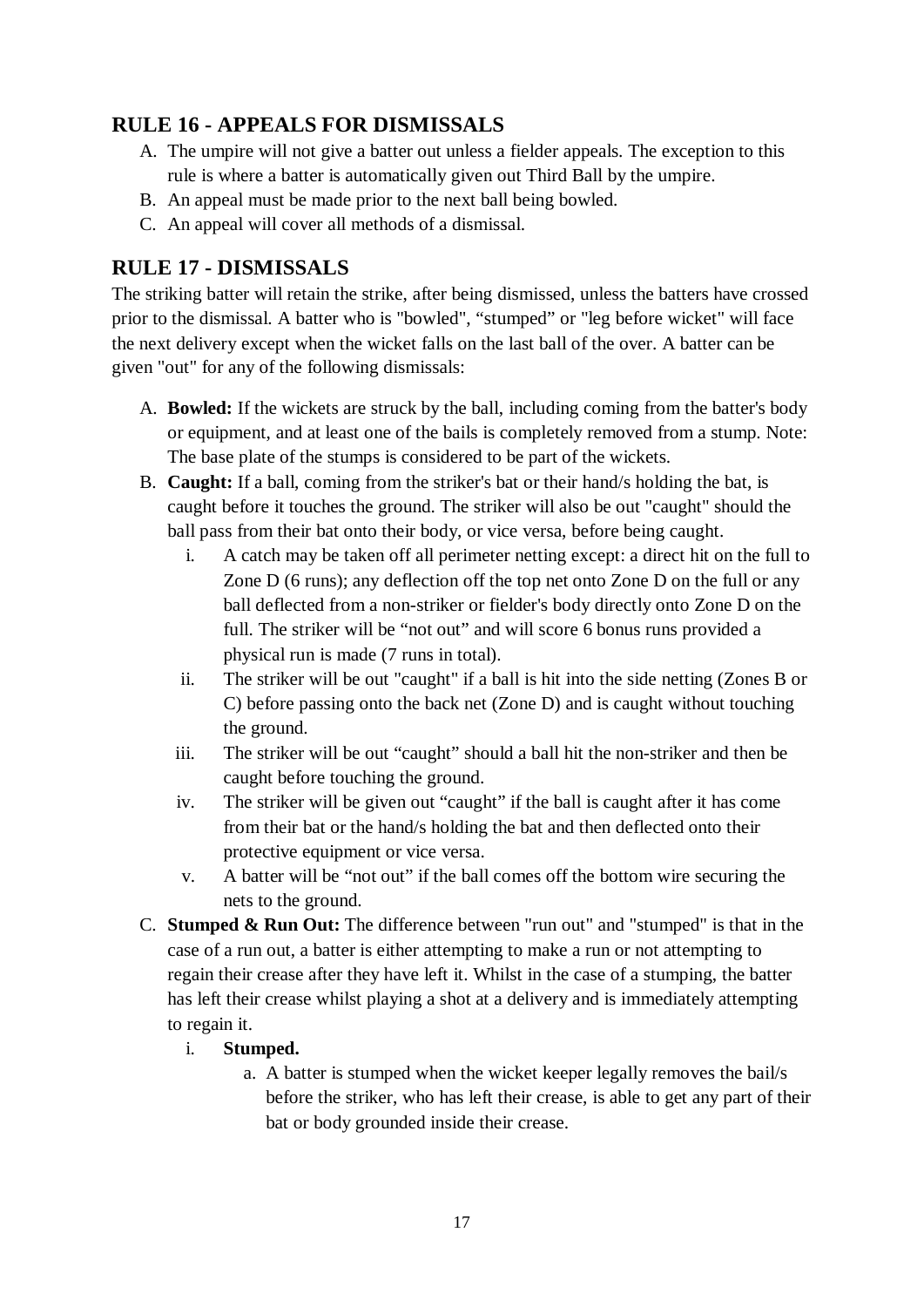- b. The wicket keeper may use the hand/s or the forearm of the hand/s holding the ball or from the ball rebounding directly from the keeper's body onto the stumps to attain a stumping.
- c. A wicketkeeper cannot take a delivery either from in front of, or from the side of the wickets, unless the ball first strikes the batter's body or equipment. If this rule is contravened, the umpire will call and signal "No Ball". Note: this rule does not apply to wicketkeepers receiving the ball that has been returned towards the stumps by a fielder. [See Rule  $9D(v)$ ]
- d. The striker cannot be stumped off a "No Ball".
- e. The striker can be given "Run Out" off a No Ball, by the wicket keeper or a fielder, if in the opinion of the umpire the striker did not make an immediate and deliberate attempt to regain their crease.
- f. On the line is out.
- g. Only a wicketkeeper can "Stump" a batter.

#### **ii. Run out:**

- a. A batter is run out when they are out of their crease, while the ball is "live", and the bail/s are dislodged by the ball held by or coming directly from a fielder, before any part of the batter's body or equipment is grounded behind the line of the appropriate crease.
- b. A fielder can run out a batter with either their hand/s or the forearm of their hand/s holding the ball, provided the ball is retained in the hand when they completely remove the bail/s from the wickets.
- c. Either batter can be run out from a "No Ball" as per the conditions described in Rule 17C(ii)(a).
- d. A batter will not be given "out" if the stumps are hit by the ball and a bail/s is not completely removed from the stumps before the batter makes their crease.
- e. A batter will not be given "out" if the ball breaks the wicket after coming directly from a net. Conversely, a batter will be "out" should the ball, having come from a net, be touched by a member of the fielding side before breaking the wicket.
- f. The stumps, when standing, are always "live" irrespective of the bail/s having been removed during the delivery in progress. In this situation with the ball being live, the fielding side need only hit an upright stump with the ball or the hand/s holding the ball to attempt a run out.
- g. The stumps, when standing, must have some part of their base in their normal court position to enable a wicket to be taken.
- h. If the stumps are lying off their base on the ground, the fielding side must re-stand the stumps upright with some part of the base in its normal court position. The fielding side need only hit an upright stump with the ball or the hand/s holding the ball to attempt a run out.
- i. On the line is "out".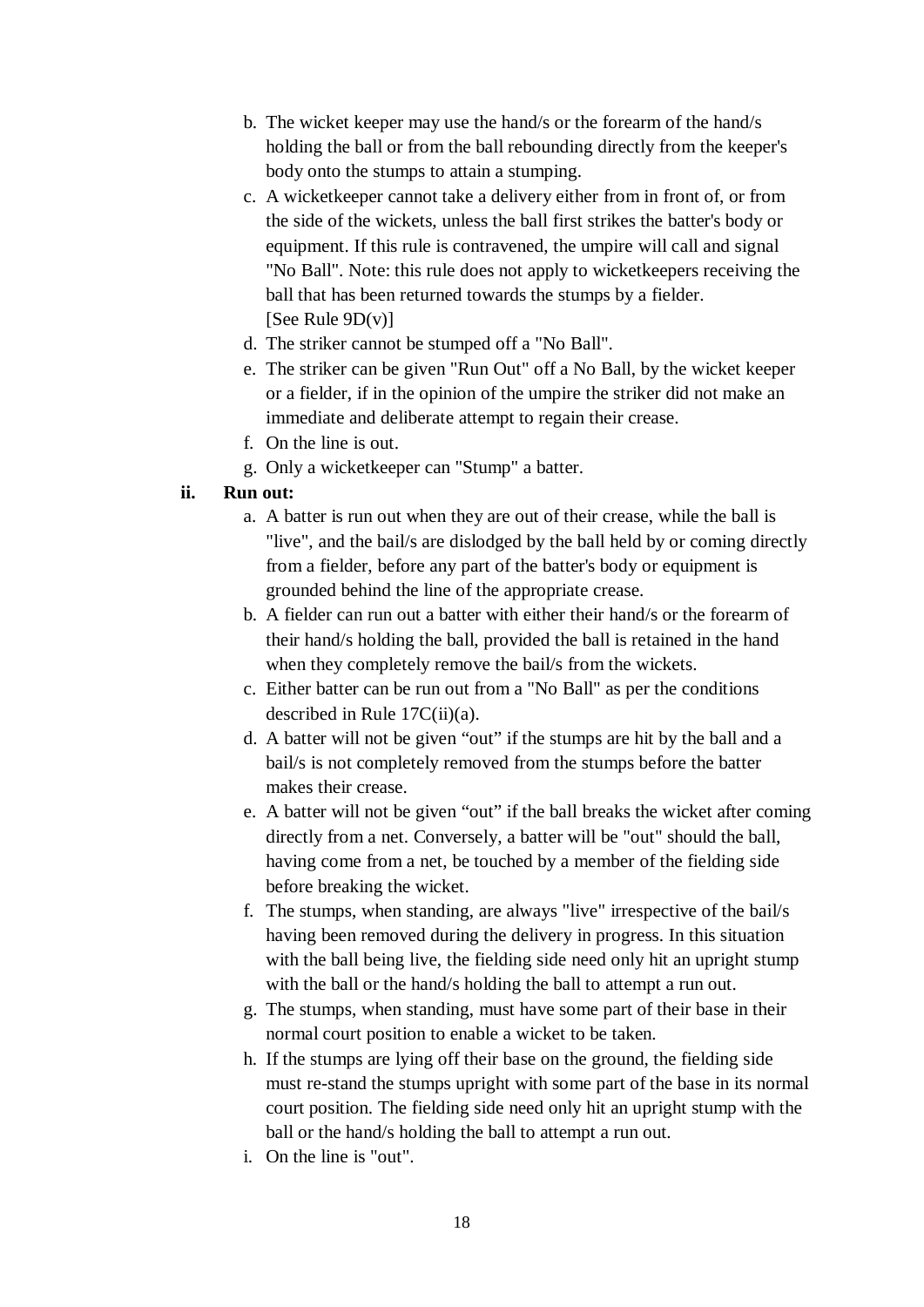- j. The base plate is part of the stumps. A batter will be given "out" if at least one of the bails is completely removed from a stump if the ball hits the baseplate.
- D. **L.B.W.:** If the striker makes no attempt to hit a delivery and it hits their body, the striker will be given "out" leg-before-wicket (LBW) if, in the opinion of the umpire, the ball would have hit the stumps.
- E. **Hit Wicket:** The striker will be out "Hit Wicket" if their body or equipment breaks the stumps whilst either playing the ball or immediately setting off for a run after playing the ball. The baseplate of the stumps is part of the stumps. A batter is not out should they break the stumps whilst trying to regain their crease or complete a run.
- F. **Mankad:** The non-striker will be given out "Mankad" if they leave their crease prior to the ball being bowled and the bowler then completes a delivery action and breaks the stumps with the hand holding the ball.
	- i. A mankad attempt does not have to be in one continuous motion but the ball must remain in the bowler's delivery hand throughout the mankad attempt.
	- ii. The bowler must have the ball at the commencement of their delivery stride.
	- iii. A legitimate mankad dismissal or unsuccessful attempt does not count as part of an over.
	- iv. If a bowler, attempting a mankad, releases the ball towards the non-striker's stumps during their delivery action, the umpire will call and signal "No Ball, Dead Ball". This delivery will not count as part of the over and incurs the "No Ball" penalty. The umpire must call and signal "Play" to re-commence the game.
	- v. When the non-striker holds their crease and a bowler makes an unsuccessful mankad attempt in any over, the non-striker will be credited with 2 runs. The unsuccessful mankad attempt does not count as part of an over and the 2 runs credited will not affect the score off the previous or the following delivery.
	- vi. An unsuccessful mankad attempt is where a bowler completes a bowling action and either breaks the stumps or in the umpire's opinion, holds the ball near the stumps in the hope the non-striker will leave their crease early. Any mankad attempt where the bails are not removed is still considered an unsuccessful mankad attempt. If a bowler wants to warn the non-striker for leaving early and not incur the 2 run penalty, they must complete a delivery action and, in the umpire's opinion, intentionally keep the ball away from the stumps such as finishing their delivery action near the popping crease or continuing through it.
	- vii. If the mankad attempt is successful, the ball does not count as part of the over and does not affect the score off the previous or following delivery.

#### G. **Interference:** [See Rule 18]

- A batter can be given out for interference:
	- i. If either batter deliberately interferes with the ball whilst it is in play.
	- ii. If either batter deliberately obstructs or interferes with any member of the fielding team, bearing in mind that the fielder has the right of way provided they are legitimately fielding the ball.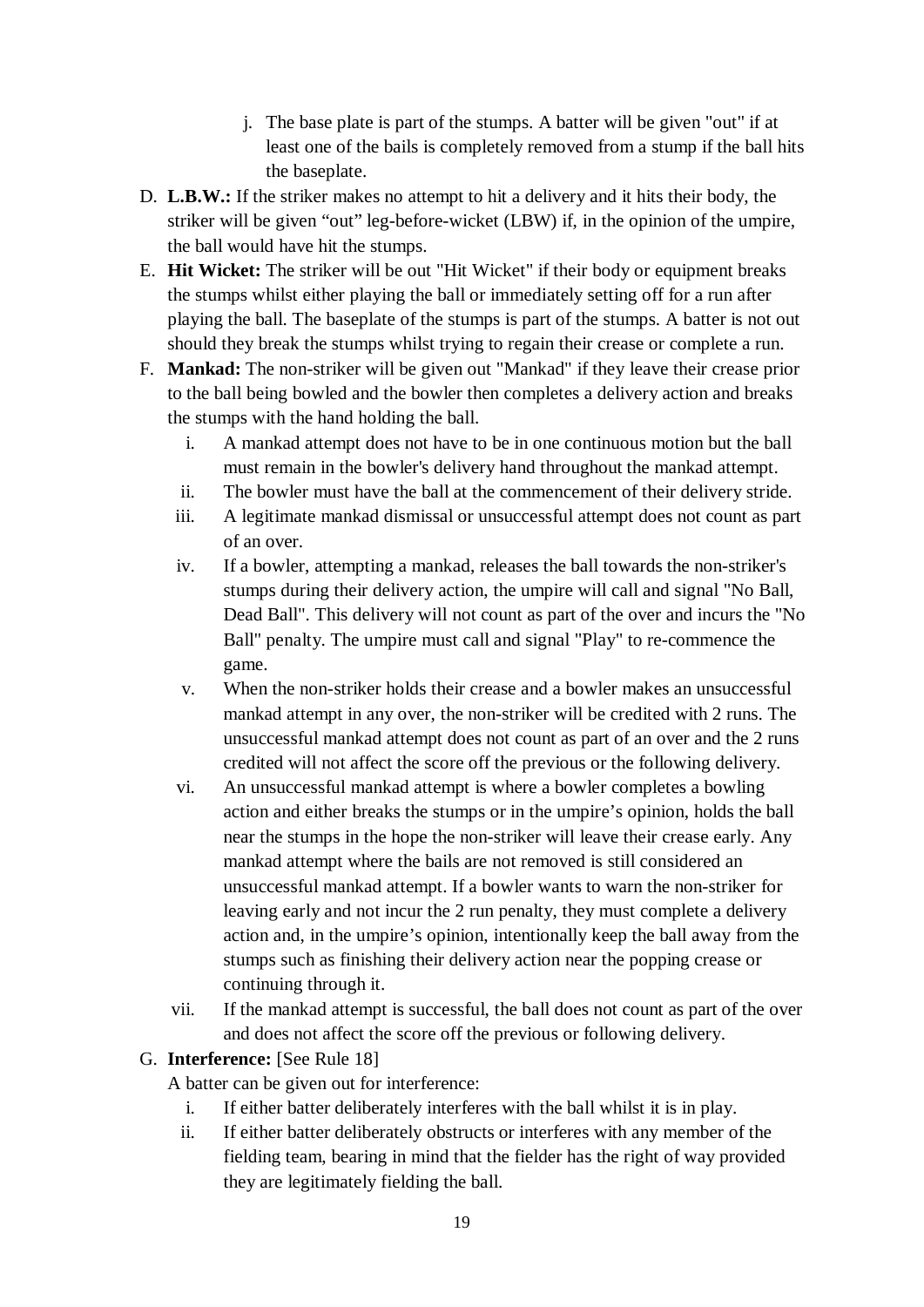Note: Even if they are running in a straight line between the batting creases, it is the batter's responsibility to avoid fielders.

iii. If the ball is struck or stopped by the striker more than once except when preventing the ball from hitting the stumps. This prevention may only be done with the bat or body but not with the hands. No runs may be scored as a direct result of such action. Any attempt to do so would be interference.

Note: Should any player deliberately endanger an opponent's safety, irrespective of the right of way provisions, they will be dealt with under the Misconduct Rule. [See Rule 19]

#### **H. Third Ball:**

- i. Should the score remain unchanged after two deliveries, the umpire will call and signal "Third Ball". This call must be made prior to the commencement of the next delivery. On the next delivery, the score must change, or a dismissal will be recorded against the striker. Should the score be advanced in any way, or a dismissal occurs (including a mankad), the Third Ball count will restart from the commencement of the next delivery.
- ii. In the event an umpire fails to call "Third Ball", it will be the responsibility of the fielding side to clarify the situation prior to the commencement of the next delivery. Should both the umpire and the fielding team fail to recognise the Third Ball situation, the next ball (the fourth ball) will then be called Third Ball if the score did not change from the delivery just completed.
- iii. Regardless of when they occur in a batting partnership (of four overs), if two consecutive deliveries are scoreless, the Third Ball rule will apply to the next delivery. However, the Third Ball rule will not carry over from one batting partnership to the next.
- iv. After a call of "Third Ball", once the non-striker leaves their crease, they must run to the striker's crease, unless a Legside, Wide or a No-Ball is called or signalled by the umpire or the striker is dismissed. Note: The non-striker is not required to run at the instant that the ball is delivered by the bowler and their speed between batting creases can vary.
- v. If the non-striker leaves their crease and then stops or attempts to return to their original crease, the umpire will automatically give the striker out "Third Ball". No appeal is required from the fielding team.
- vi. If the non-striker makes no clear attempt to leave their crease and attempt a physical run, the umpire will give the striker out, "Third Ball".
- vii. A non-striker can take evasive action from a delivery hit towards them by the striker without being given out "Third Ball". Depending on the severity of the evasive action, the umpire may allow the non-striker to recommence running towards the batter's crease or call an (automatic) Dead Ball and have the delivery replayed.
- viii. Provided the non-striker complies with Rule  $17H(iv)$  the onus will be on the fielding team to affect a run out.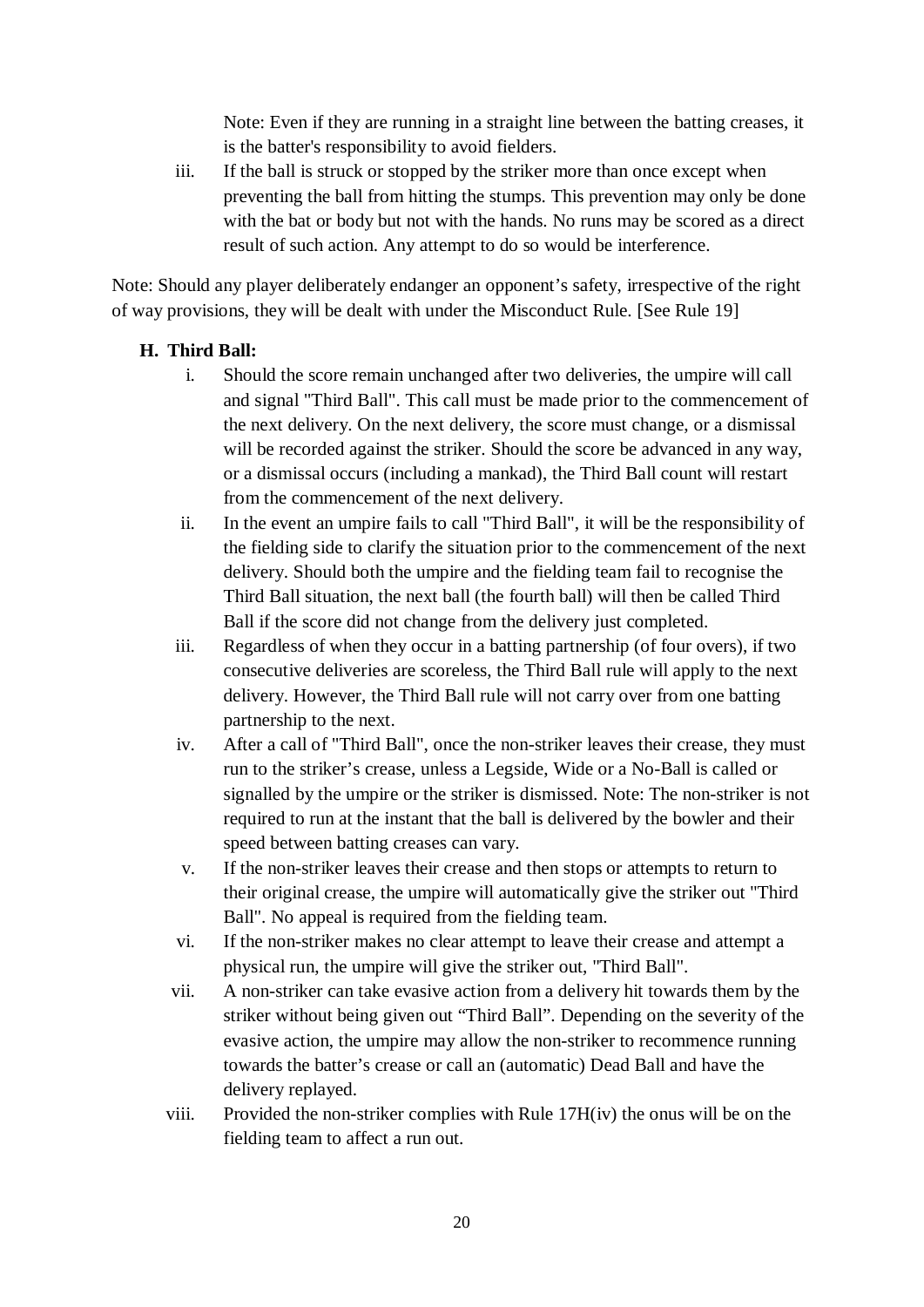Notes: When a player is given out "Third Ball", the ball is dead. The dismissal is recorded against the striker. A striker cannot be given out "Third Ball" if the umpire does not call and signal "Third Ball" prior to the delivery.

# <span id="page-21-0"></span>**RULE 18 - INTERFERENCE** [See Rule 17G]

- A. Batters must not have their running path unfairly impeded. Batters are not to be given out and all runs will count if their running path has been unfairly impeded. The fielding team will be issued a warning for unfair play. A second occurrence may result in a 5 run penalty.
- B. The fielder has right of way provided they are legitimately fielding the ball.
- C. A player may not be guilty of obstruction if they do not move. This does not apply to a fielder who has moved from their initial fielding position, when the ball was bowled, into a stationary, different position to try to obstruct a batter's normal pathway back into their crease.
- D. If the ball is bowled, then deliberately fielded prior to the batter having the opportunity to hit it, the fielding team will be penalised 5 runs for unfair play and the ball will be re-bowled.
- E. The non-striker cannot impede the normal run up or follow through of a bowler. This will be deemed unfair play and the umpire will warn the non-striker to move. Refusal to heed the warning will result in a 5 run penalty.

# <span id="page-21-1"></span>**RULE 19 – MISCONDUCT**

- A. Any player misconduct may incur a run penalty.
- B. Umpires must use their discretion when determining if run penalties are warranted for misconduct. Players may be warned prior to being penalised, but this is not a prerequisite.
- C. Any act of misconduct may result in the player/s being ordered off the court by the umpire. [See Rule 20]
- D. The penalty for any single rule violation is 5 runs. The penalty for misconduct related violations can range in multiples of 5 to a maximum of 10, depending on the severity of the violation.
- E. Any of the following may constitute misconduct:
	- i. Dangerous or unduly rough play.
	- ii. Swearing by any player that the umpire considers can be heard by spectators outside the court.
	- iii. Swearing or making obscene gestures at or about the umpire or another player.
	- iv. Deliberate physical contact.
	- v. Unfair play [See Rule 19G]
	- vi. Spitting.
	- vii. Sledging (such as harassment, gestures, words or actions which may interrupt the concentration of an opponent).
	- viii. Mistreatment of equipment (such as bats, nets, carpets, stumps or balls).
		- ix. Deliberate time wasting.
		- x. Any player deliberately stepping on or excessively jumping into the nets.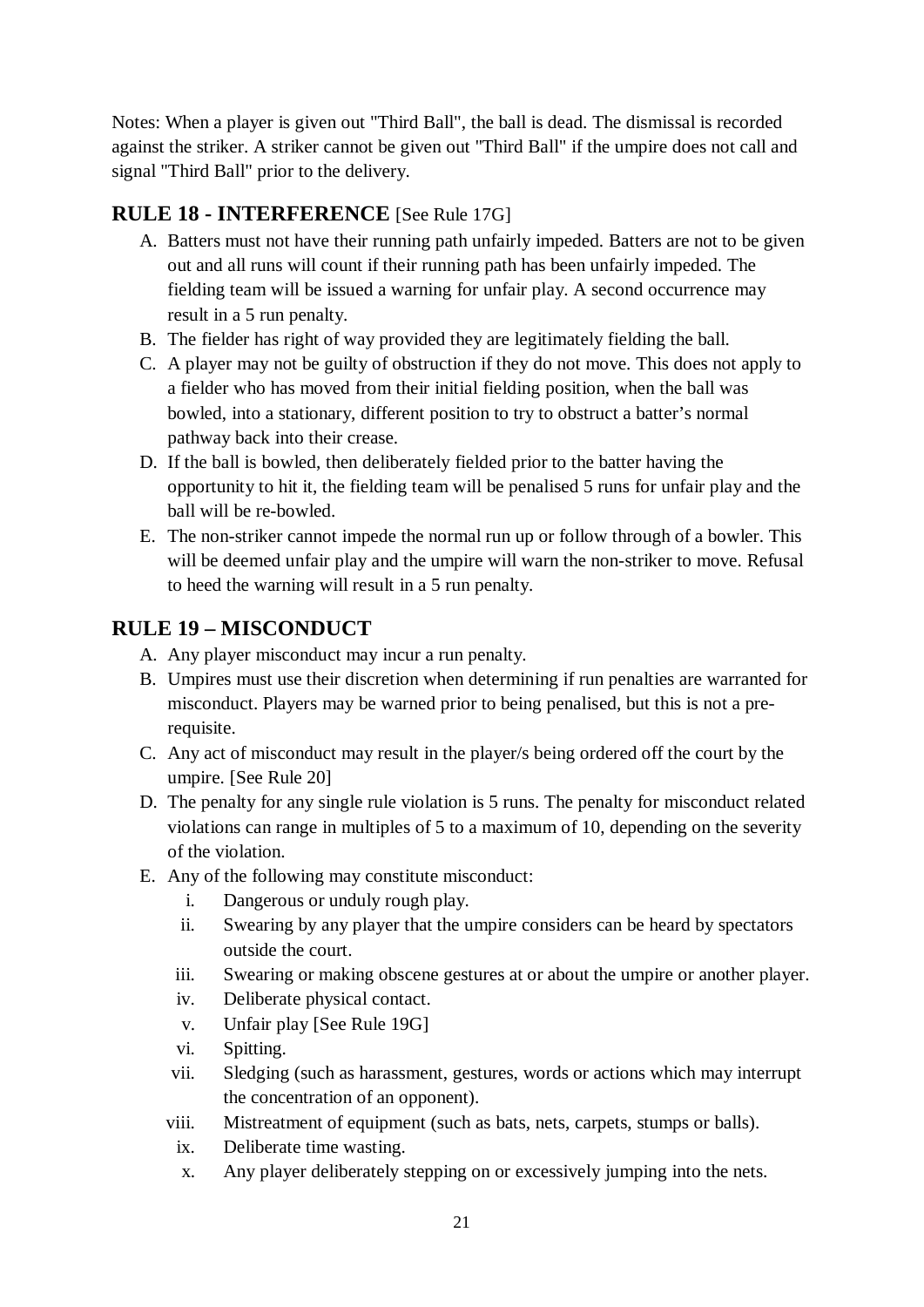- xi. Disputing or arguing with the umpire. Note: A fielder or the batter on the court may query an umpire's decision. Once the umpire has replied, any further talking to, at or about the umpire, or their decision, may be penalised.
- F. Any player or team found substituting or deliberately scuffing, gouging or attempting to reshape the ball will be penalised 10 runs for ball tampering.
- G. Unfair Play can be defined as actions taken outside the spirit of the game to create an unfair advantage over an opponent. Any of the following would be considered unfair play:
	- i. Fielders pretending to relay-throw the ball back to the receiver when it is secretly being held by the wicket keeper in an attempt to run out a batter who may stray outside their crease.
	- ii. A wicket keeper clicking their fingers to simulate a ball striking the bat.
	- iii. A wicket keeper deliberately knocking off the bails during a delivery to convince the umpire a batter has been bowled.
	- iv. Undue noise or movement by a fielder to interrupt a batter's concentration from the start of a bowler's run up until the ball is played at by the batter.
	- v. Unnecessarily slowing down play.
	- vi. Batters, after missing a delivery, who deliberately step in front of the wicket keeper to prevent them from throwing the ball to the receiver.
	- vii. Ball tampering.
- H. Any player incurring 2 individual misconduct penalties for any reason must be ordered off the court for the rest of the game by the umpire. [See Rule 20]
- I. Any game may be stopped and awarded to the opposition, or cancelled, should infringements of the above nature escalate to the point where either captain has lost control of their players. No game may be called off without consultation with the duty manager.

#### <span id="page-22-0"></span>**RULE 20 - ORDER OFF**

- A. Umpires must order off:
	- i. Any player whose conduct is extreme (such as fighting, striking or threatening behaviour).
	- ii. A player who has received 2 individual misconduct penalties. [See Rule 19H]
- B. The umpire is the sole judge of what constitutes extreme misconduct.
- C. A player ordered off the court will take no further part in the game and may receive further sanctions.
- D. A player ordered off the court will not be replaced. Teams are to revert to the Player Short Rule for batting and bowling. [See Rule 8]

# <span id="page-22-1"></span>**RULE 21 - ILLEGAL COURT ENTRY/EXIT**

- A. Illegal Court Entry
	- i. Any player, except the 2 batters and the maximum of 8 fielders on the court, who enters the court during a game without permission being given from an umpire, can be ordered off and refused further participation in the game.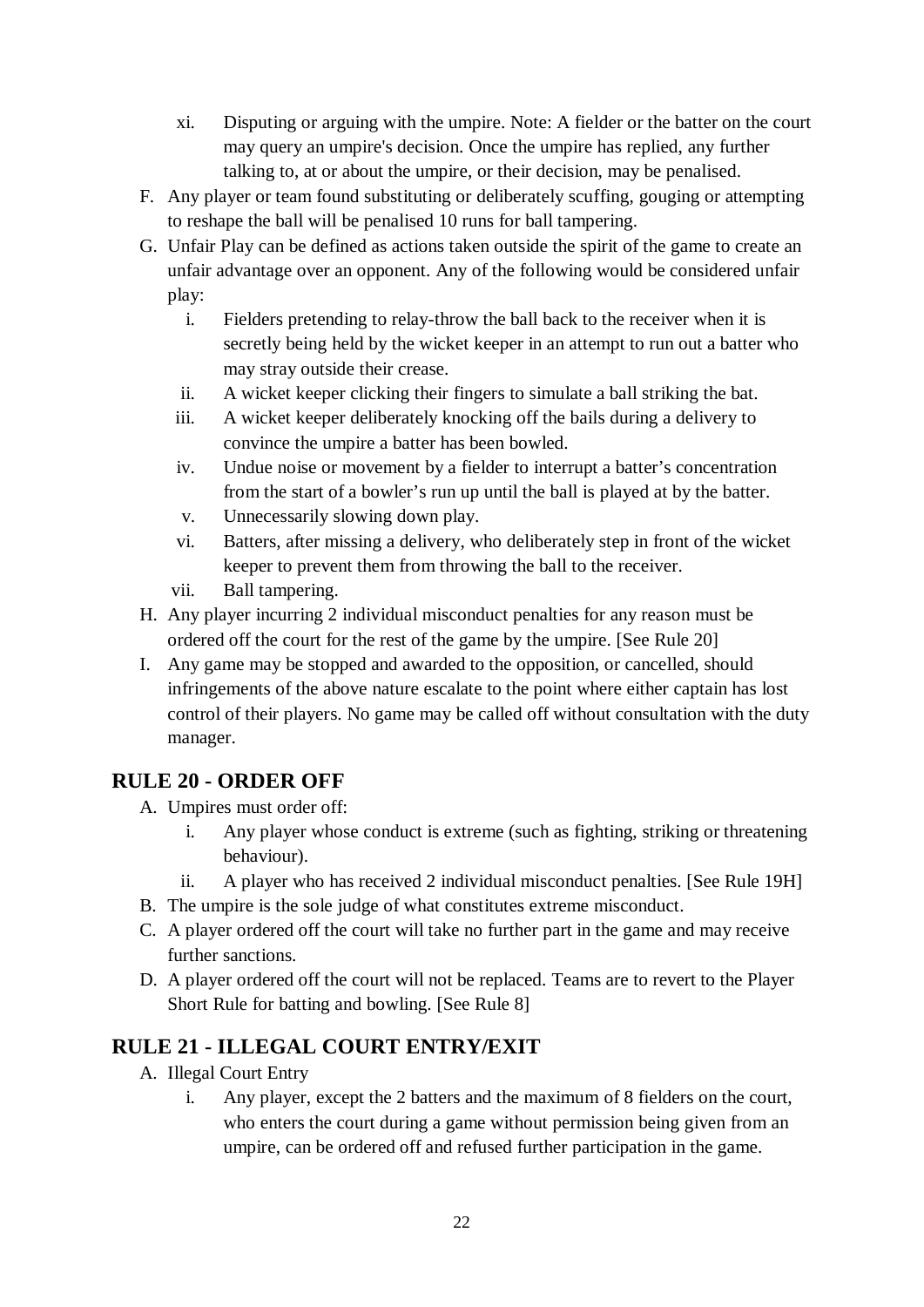Note: Common sense should be applied in circumstances such as when a player is injured and requires immediate attention.

- ii. The player/s may be subject to further disciplinary action by the duty manager if additional misconduct occurs.
- iii. Any assisting player/s or first aider will be subject to Rule 19 Misconduct if they engage in any unnecessary behaviour towards the opposition.
- B. Illegal Court Exit
	- i. Any player who leaves the court during a game must request permission from the umpire and provide a legitimate reason before being allowed to leave.
	- ii. Any player leaving the court without permission may be refused any further participation in the game. Note: If sufficient players violate this rule, the game may be forfeited.

#### <span id="page-23-0"></span>**RULE 22 - RUNNERS**

- A. Runners are not permitted except for players with a permanent disability.
- B. Runners can only be permitted with the consent of the duty manager.
- C. Runners must be in uniform, wear 2 gloves and carry a bat.
- D. Runners must stand behind the striker's crease until the striker has either played at the ball or the ball has passed the batting crease. If this rule is infringed, no runs will be scored and the batter will be penalised 5 runs for unfair play. This violation is not subject to the order off rule. [Rule 20]
- E. When not on strike the batter with a permanent disability should, where possible, stand near Zone A to the leg side of the striker.
- F. After playing the ball, the batter with a permanent disability should make a reasonable effort to prevent obstructing any fielder who is legitimately fielding the ball.
- G. The disabled batter will be given out "stumped" or "run out" if either they or their runner are out of their crease and are legitimately dismissed by a fielder.

# <span id="page-23-1"></span>**RULE 23 - END OF OVER/GAME**

- A. An over is completed when off the last legal delivery:
	- i. The ball is fielded and held over either set of stumps whilst at least 1 batter is in their crease and the umpire calls and signals "Over".
	- ii. All players on the court regard the ball as being "Dead" because no further play is possible.
	- iii. A wicket falls, excluding a mankad, and the umpire call and signals "Over".
- B. The umpire will end the match by calling "Game" after all the prescribed overs have been bowled.
- C. No run penalties may be imposed after the umpire calls "Game".
- D. Any misconduct occurring after the game has ended should be referred to the duty manager for possible further action.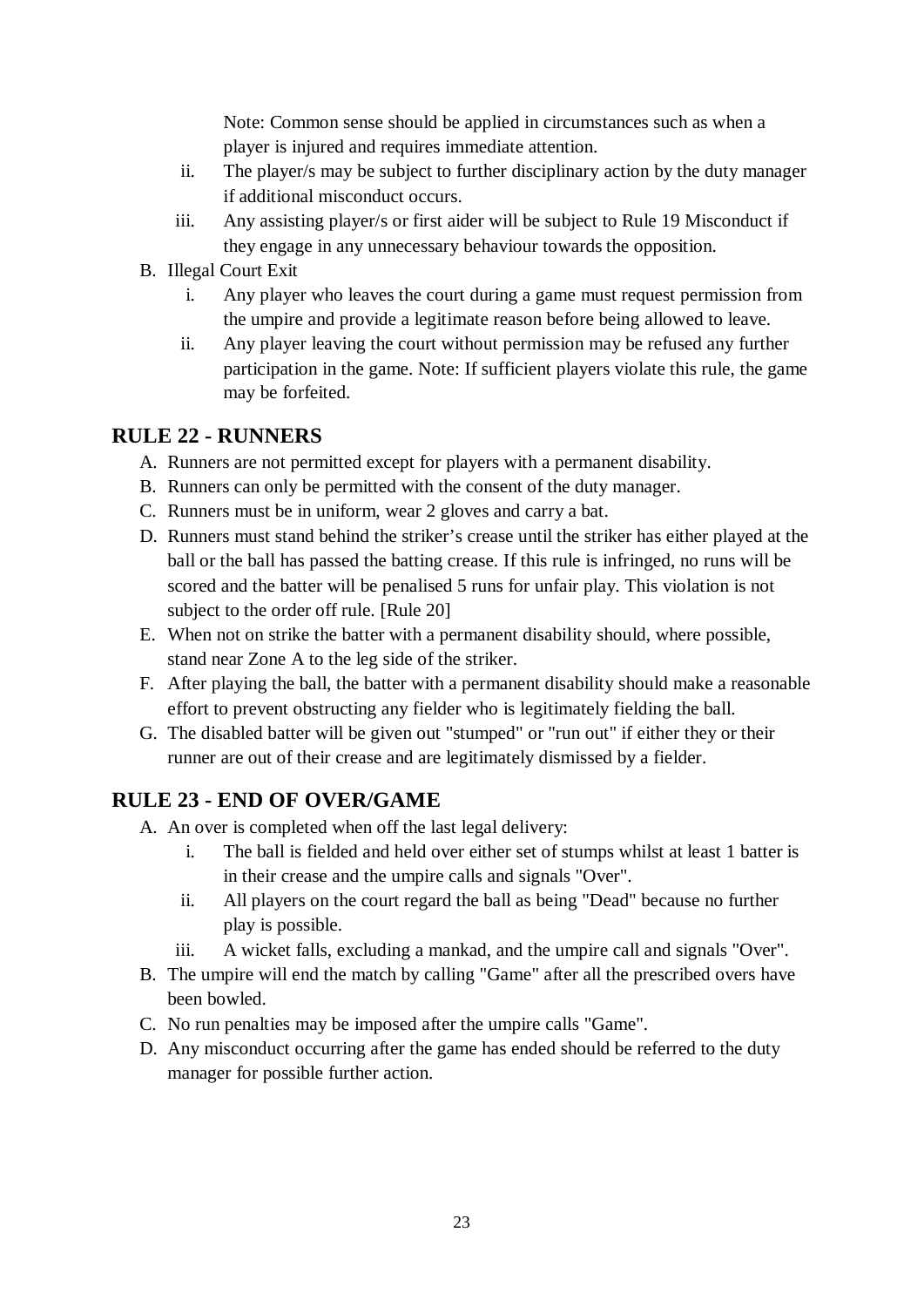# <span id="page-24-1"></span><span id="page-24-0"></span>**SECTION 2 - STANDARDS**

#### **1. COURT LAYOUT AND DIMENSIONS**

- A. The pitch is the area between both sets of stumps, the bowling return creases and the offside lines at the striker's end.
- B. The stumps will be of equal and sufficient width to prevent the ball from passing through them. The top of the stumps will be 71.1cms above the floor.
- C. A wicket line will be marked in line with the stumps at each end and will be 1.83 metres in width at the batting end and 2.47 metres at the bowling end, with the stumps in the centre, and the middle stumps will be 20 metres apart.
- D. The popping crease will be in front of, and parallel with, the wicket lines at both ends. It will have its back edge 1.22 metres from the centre of the stumps. At the striker's end, it will extend from one side of the court to the other and will be called the batting crease. At the bowler's end, it will be the line extending between the return creases and will be called the bowler's crease or the front foot line.
- E. The return creases at the bowler's end will be lines at right angles to the bowling crease to the line of the wickets. The return creases will be marked 1.22 metres from the middle stump on the line of the wicket. The return creases may be considered to extend back from the line of the stumps indefinitely for the purpose of adjudication.
- F. The running crease (or non-striking batter's crease), which is the edge of the crease marking nearest the bowling end, will be parallel to the popping crease and extend from one side of the court to the other. The distance between the running crease and the batting crease will be 11 metres.
- G. The court must be no less than 28 metres and no more than 30 metres in length, and no less than 10 metres and no more than 12 metres in width, with the height being no less than 4 metres and no more than 4.5 metres.
- H. The legside lines are to be positioned with the inside edge 45cms from the middle stump. The legside lines should extend a minimum of 15cms at right angles to the batting crease. The offside or wide lines are to be positioned with the inside edge 90cms from the centre stump.
- I. A fielding Exclusion Zone will be marked in an arc extending from the centre of the batting crease at a radius of 3 metres. [See Diagram below]
- J. The underarm line is marked across the pitch 7 metres from the striker's stumps.
- K. All lines will be marked at a thickness of 55mm.
- L. Umpire stand Due to the variances in court dimensions (See Rule: Section 2 1G) and indoor centre layout, umpire stands can vary in dimensions and still be suitable. The key considerations are safety and practicality.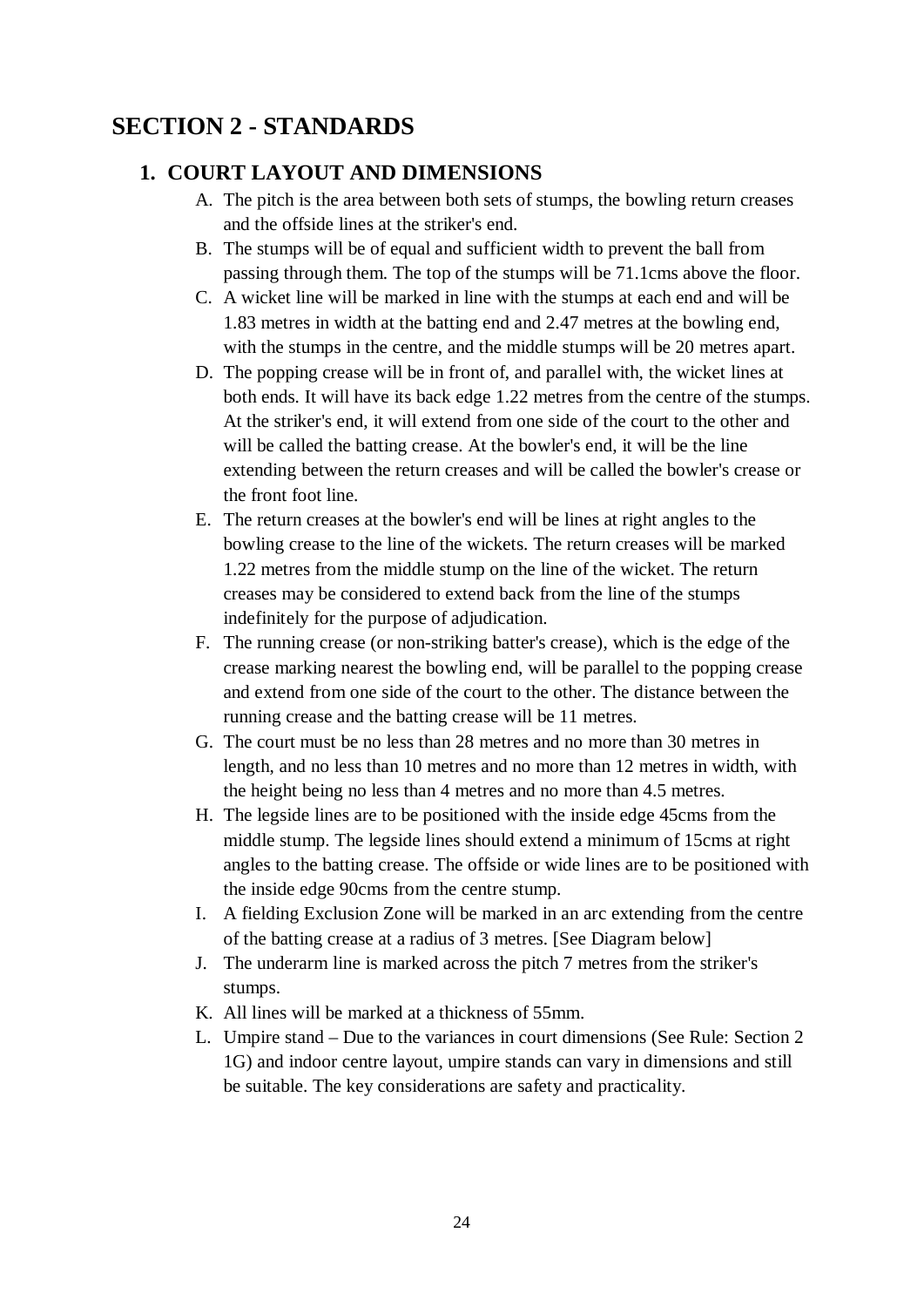However, the recognised standard dimensions for an umpire's stand are: platform height (where the umpire stands/sits) is 2400mm above the ground; depth is 1000mm; width is 1800mm; handrail height is 1200mm above platform and the ladder extends from 0mm (attached to platform) to 500mm (secured onto the ground) to allow for adequate fall for umpires to climb and descend safely.

#### <span id="page-25-0"></span>**2. EQUIPMENT**

- A. Two sets of stumps, each 22.86cms wide, and consisting of 3 stumps with 2 bails upon the top, will be pitched opposite and parallel to each other at a distance of 20 metres. Wickets should preferably be "Wilkins" style to assist in player safety.
- B. The bails will be 11.1cms in length, and when in position will not extend more than 1.3cms above the stumps to assist in player safety. Bails may be wooden or plastic.
- C. An indoor cricket ball should weigh 120 grams plus or minus 5 grams. Where possible, the ball should have an injected moulded core and a leather two piece stitched outer covering.

# <span id="page-25-2"></span><span id="page-25-1"></span>**SECTION 3 - MANAGEMENT PROCEDURES**

#### **1. GAME FEES**

- A. No game will commence until full game fees have been paid by both teams, unless previously approved by the duty manager.
- B. Full game fees must be paid, even if a team is short of players. Team penalties for non-payment of game fees may apply at the discretion of the duty manager.

#### <span id="page-25-3"></span>**2. LATE STARTS**

- A. Generally, the start of the game will only be delayed by a period of time set by the duty manager. Failure to arrive by this time may result in a forfeit.
- B. Team penalties for late starts may apply at the discretion of the duty manager.

#### <span id="page-25-4"></span>**3. FINALS QUALIFICATIONS**

- A. To become qualified to play any finals with a team, a player must have played at least one third of minor round games to the nearest whole game.
- B. A player must not be registered or qualify for more than 1 team in any grade in the same competition.
	- i. A team may not use more than 1 fill-in player from a higher grade in any 1 match.
	- ii. For a player from a higher grade to be eligible for a lower grade final, they must have played more than half that grade's minor round games to the nearest whole game.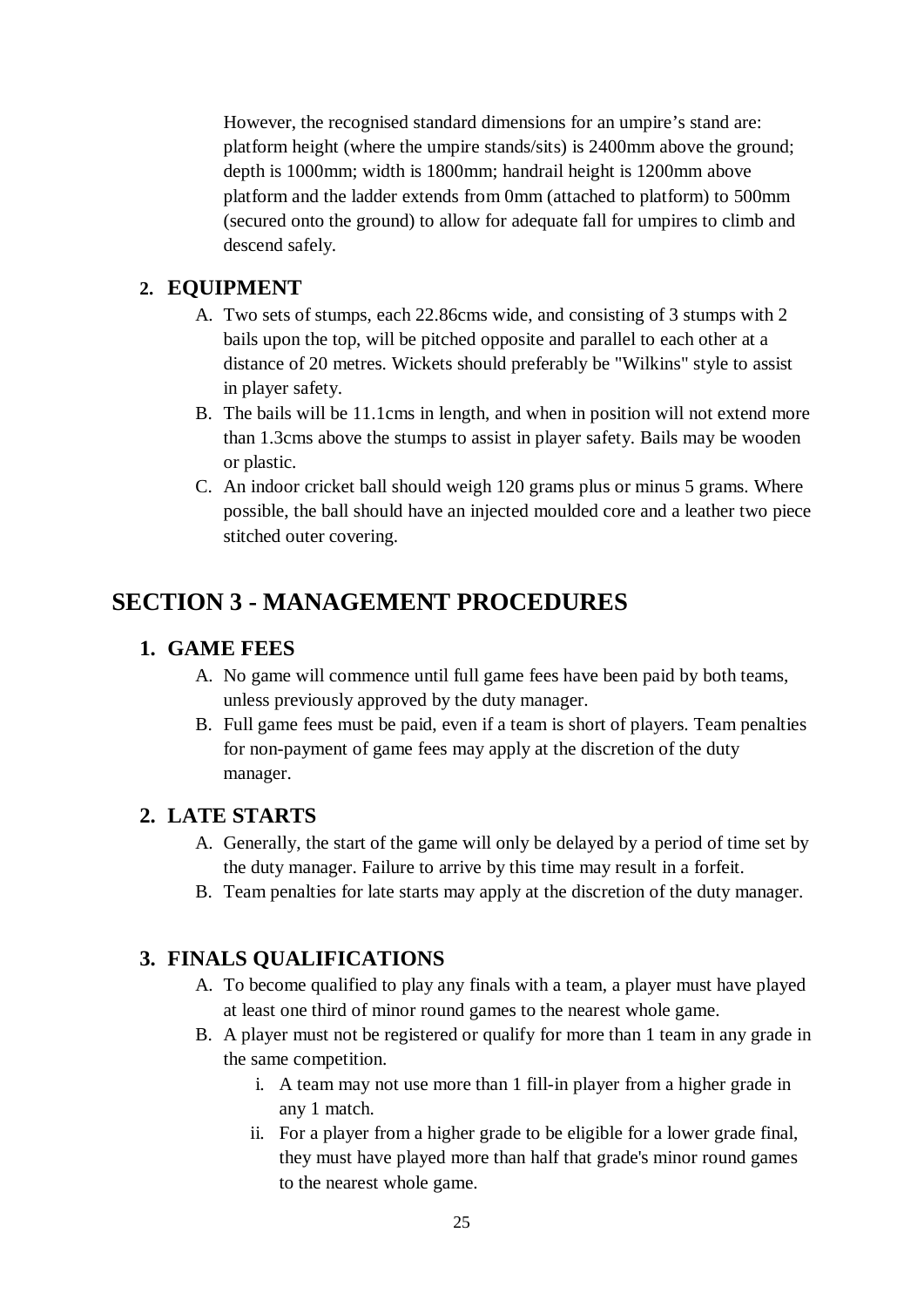- C. In general, the use of fill-in players will be at the discretion of the duty manager who can apply run penalties for players filling in from higher grades if necessary.
- D. Players who become ineligible through injury may be exempted at the discretion of the duty manager. In this case, the opposition team must be advised.

# <span id="page-26-0"></span>**SECTION 4 – GAME VARIATIONS**

While mainstream indoor cricket competitions use the Skins Scoring System, there are many other game variations that are used by indoor cricket centres around the world. This section has been included to offer a selection, but not a comprehensive list, of rule variations from some of the rules in Section 1. These variations introduce alternative forms of Indoor Cricket competition that still offer a competitive and fun experience for players. There is no compulsion to use any of these rule variations.

# <span id="page-26-1"></span>**1. VARYING OVER LENGTH AND TEAM COMPOSITE COMPETITIONS**

- i. Indoor Cricket Centres and Organised Competitions may vary the number of balls required to be bowled in each over. Over lengths may be of 7 or 8 ball duration.
- ii. In 7 or 8 ball over games, it is recommended that all dismissals are 5 runs and all misconduct penalties should range in multiples of 5 to a maximum of 10.
- iii.
- iv. Teams may also play games with 6 or less players.
	- a. 6 player per team games would go for 12 overs a side where everyone still bowled 2 overs and batted in pairs for 4 overs.
	- b. 4 player per team games would involve 3 teams of 4 players playing a 24 over game. One team of 4 (2 pairs) would bat for 8 overs with the other 2 teams (of 4) fielding for a total of 8 overs each. Teams would rotate until all 3 teams have batted and bowled.
	- c. 2 player per team games would involve 3 teams of 2 players playing a 12 over game. One team would bat for 4 overs with the other 2 teams fielding for a total of 8 overs each. Teams would rotate until all 3 teams have batted and bowled.

# <span id="page-26-2"></span>**2. PREMIERSHIP AND BONUS POINTS**

#### **i. PREMIERSHIP POINTS**

| WIN:  | <b>4 POINTS</b> |
|-------|-----------------|
| TIE:  | 2 POINTS        |
| LOSS: | 0 POINTS        |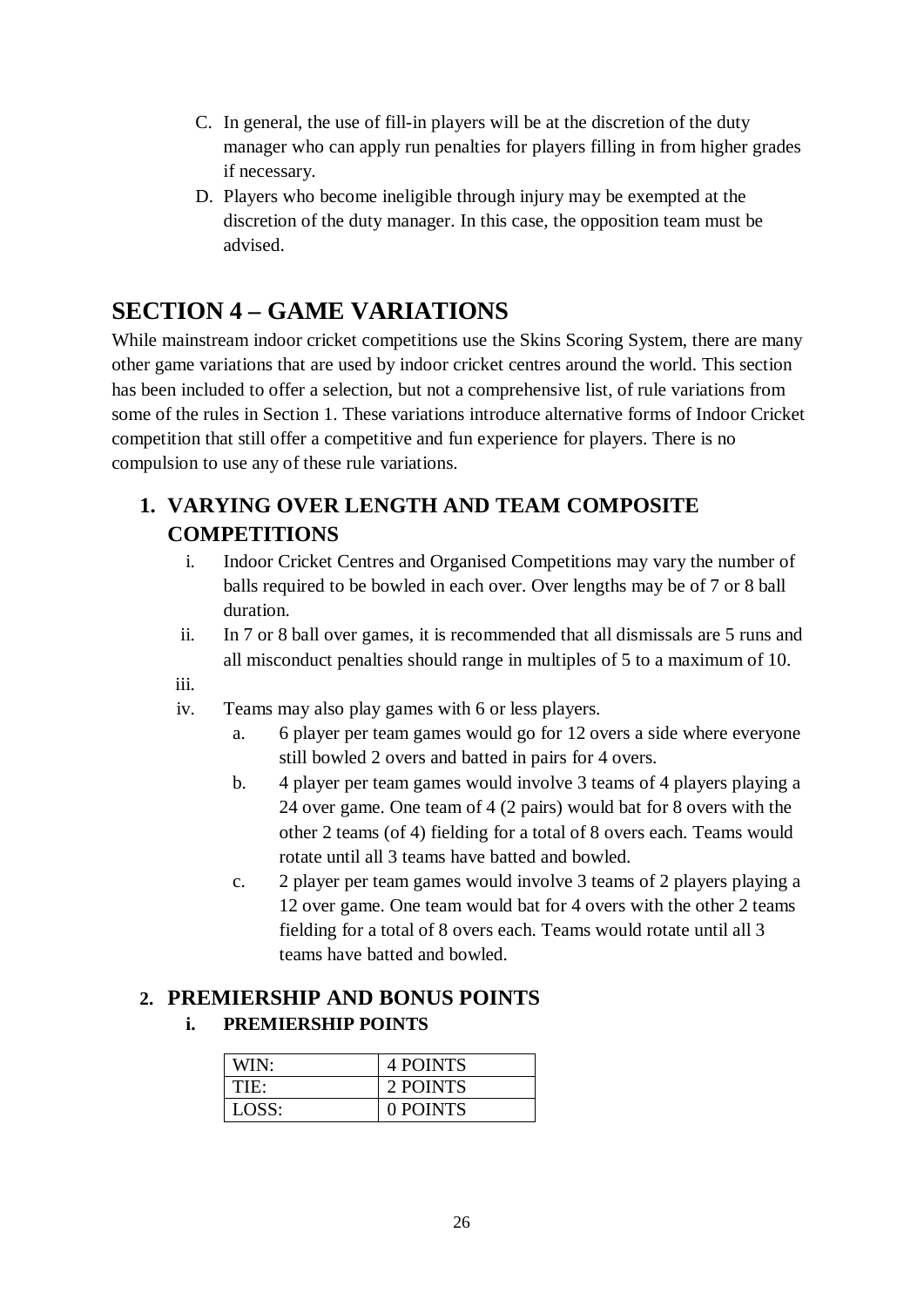#### ii. **BONUS POINTS**

Each team will receive 1 bonus point for every 20 runs scored by their team plus 1 bonus point for every negative 20 runs scored by the opposition.

#### iii. **FORFEIT**

The points awarded for a forfeit will be determined by the duty manager.

#### <span id="page-27-0"></span>**3. LADDER POSITION**

- i. If 2 or more teams finish on equal points after the minor rounds have been played, the higher position will go to the team with the most wins. (For this purpose a draw will be considered half a win).
- ii. If teams are still deadlocked, the final position will be determined by percentage. (Percentage is calculated by dividing runs for by runs against).

#### <span id="page-27-1"></span>**4. MIXED GENDER COMPETITION**

All rules apply to Mixed Games except where they conflict with the following By-Rules.

#### **BY-RULE 1 - Fielding a Team [Rule 1]**

There can be no more than 4 males or 4 females in any one team. A team must have a minimum of 2 males and 2 females, and have at least 6 players in the team, to start a game.

#### **BY-RULE 2 - The Game [Rule 2]**

- A. Bowling sequence: the captain must bowl male and female players alternately. The fielding captain will determine whether a male of female bowler commences the 1st over.
- B. Batting pairs: A male and female must bat together.

#### **BY-RULE 3 - Player Short [Rule 8]**

- A. If a team is player/s short, they can only be replaced by other player/s of the same sex. Females are not permitted to fill in for males and vice versa.
- B. When a team plays short, the male/female batting pairs and bowling sequence must be maintained.
- i. If a team is 1 player short, a player of the missing sex must be selected by the opposition captain after the 12th over to bat for the remaining 4 overs, or bowl 2 of the remaining 4 overs.
- ii. If a team is both a male and a female player short, the opposition captain must select a male and a female player after the 12th over to bat the last 4 overs, or bowl 2 overs each of the last 4 overs.
- iii. If a team is 2 players short of the same sex, the remaining pair of the same sex must alternate their respective batting and bowling overs.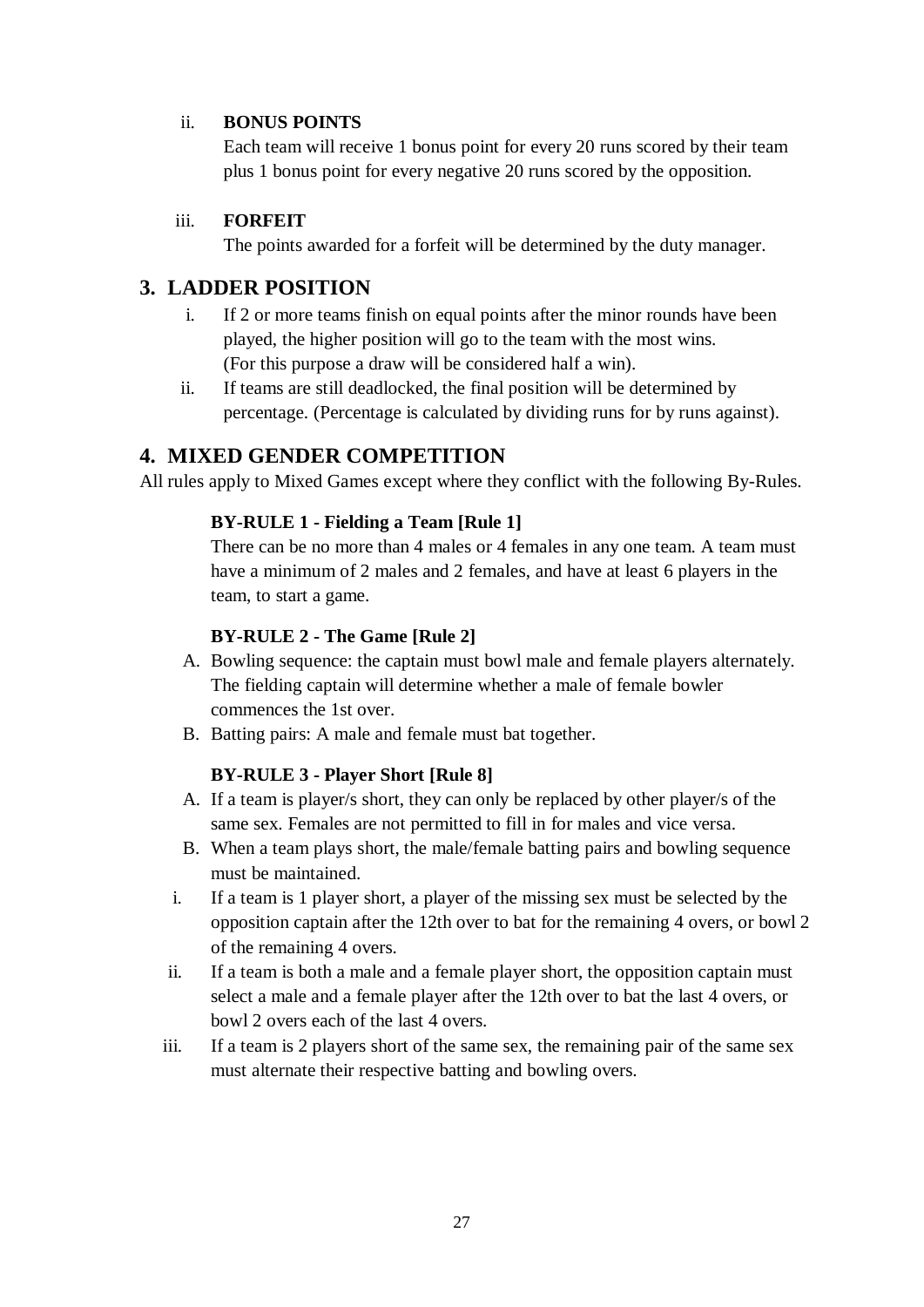#### **BY-RULE 4 - Field Placement/Intimidatory Play [Rule 9]**

#### **A. Fielding**

- i. Excessively close-in fielding and rushing tactics that in the umpire's opinion intimidate the female striker, will be penalised by the call of "No Ball". No warning is required
- ii. There are no restrictions on the court placement of males or females when fielding provided the conditions of Rule 9A are satisfied.

#### B. **Bowling**

Males are not permitted to bowl in a manner that intimidates the female striker. This includes fast bowling, short pitch bowling and any delivery that spins excessively and which, in the umpire's opinion, is beyond the capabilities of the female striker.

#### C. **Batting**

The umpire is to call "No Score", at the completion of play on that delivery, against strikers who hit the ball excessively hard thereby endangering the safety of a fielder. The delivery will not be rebowled. All forms of dismissal will still count.

#### **BY-RULE 5**

Either batter (male or female) will be given "out" if they are caught from a direct hit (on the full) to the "6" net (Zone D).

#### **BY-RULE 6 - Substitutes [Rule 8]**

When a team utilises the Substitute Rule or Player Short Rule during a mixed game, the replacement must be a player of the same sex.

#### **BY RULE 7 - Equipment**

All mixed games will be played using indoor cricket bats approved by the duty manager.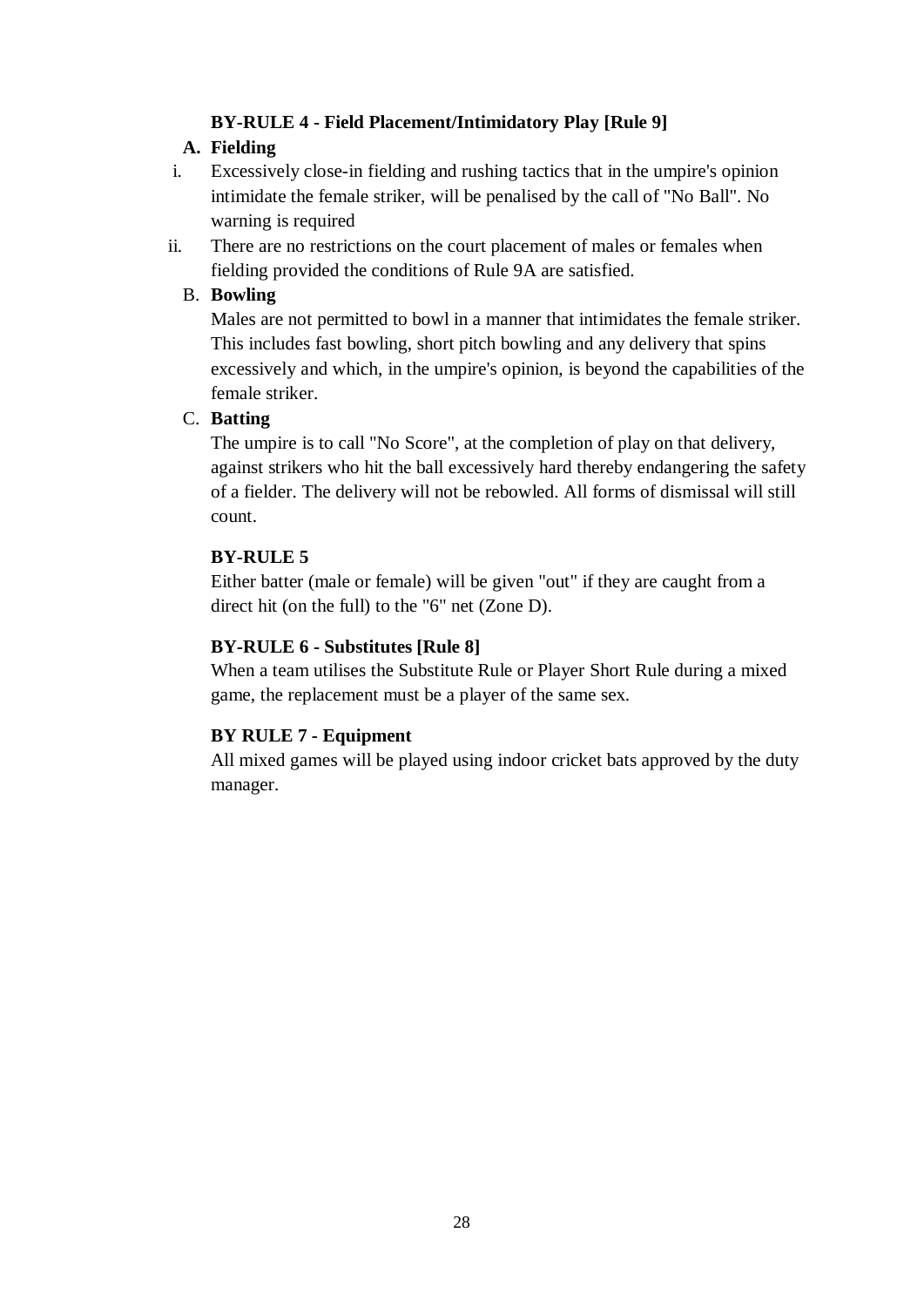# <span id="page-29-0"></span>**SECTION 5 - UMPIRE SIGNALS**

The umpire must use the proper hand signal when making a (verbal) call such as "Play".

| OUT SIGNAL: Arm raised above the head, finger pointing skyward. Call<br>"OUT".      |
|-------------------------------------------------------------------------------------|
| DEAD BALL: Fist clenched, arms crossed over body. Call "DEAD BALL".                 |
| SIX HIT: Both arms raised above head, fingers pointing up. Call "SIX RUNS".         |
| FOUR HIT: Arm bent at elbow moved to and fro across the chest. Call "FOUR<br>RUNS". |
| STOP SIGNAL: Hand out, palm facing players. Call "STOP".                            |
| PLAY SIGNAL: Hand out, palm facing umpire. Call "PLAY".                             |
| WIDE & LEGSIDE WIDE: Arm extended straight out from the shoulder. Call<br>"WIDE".   |